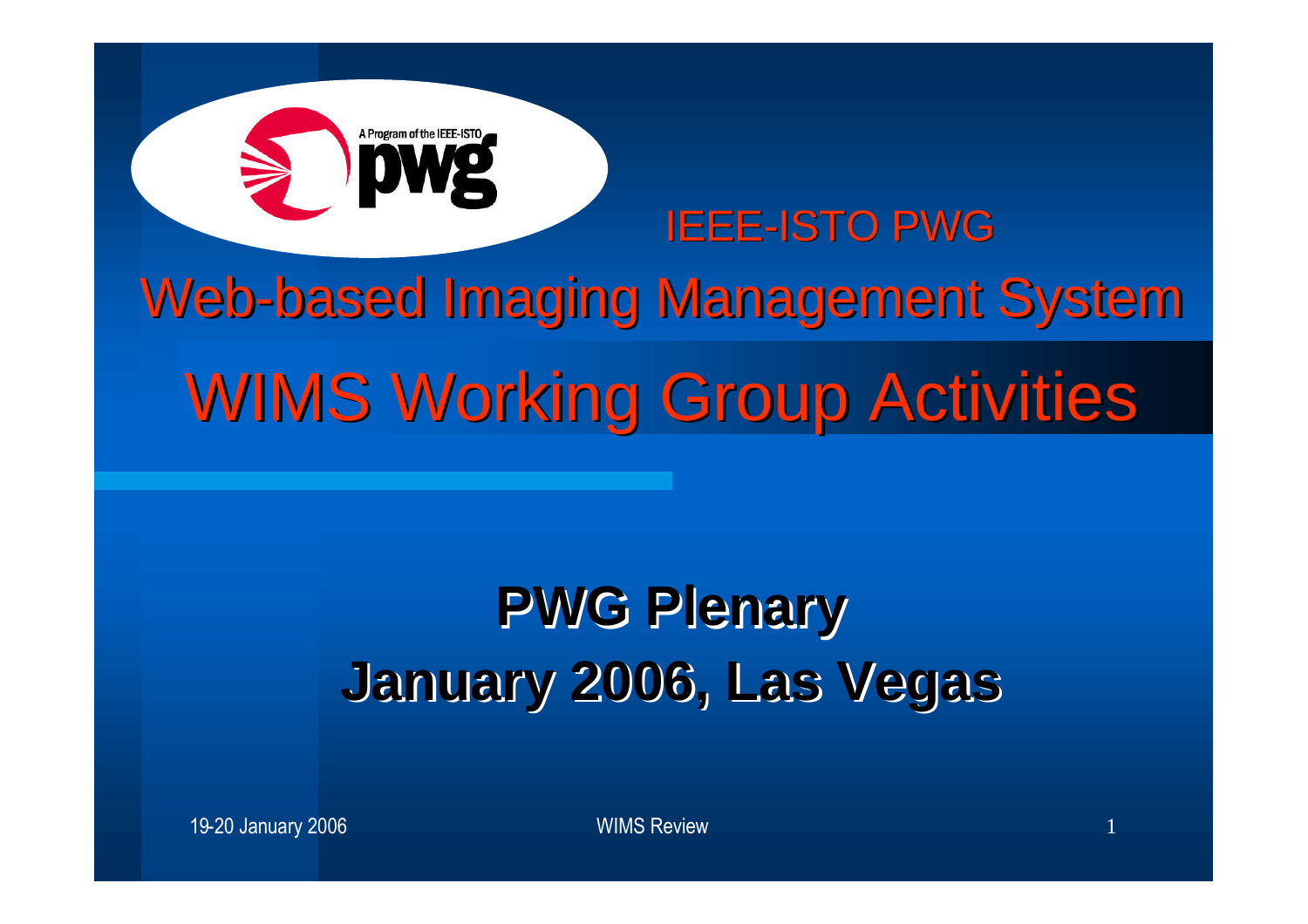## **WIMS Topics – Plenary Meeting**

#### **Voting on Counter MIB as Informative PWG document**

- **MIB Manifestation of Counter Spec**
- **Informative because no prototype**
- **Counter Schema activity turned over to Semantic Model Group**
- **WIMS-CIM alliance**
	- **Summary of Activity**
	- **Strategy overview**
	- **Preview of Slides and Agenda for CIM Core call on Friday**
- **Conclusion of WIMS Protocol Spec Last Call**
	- **Review of PWG last call comments and disposition**
	- **Overview of WIMS Protocol**
	- **Significant changes made in response to WG Last Call**
	- **Solicit further last call comments**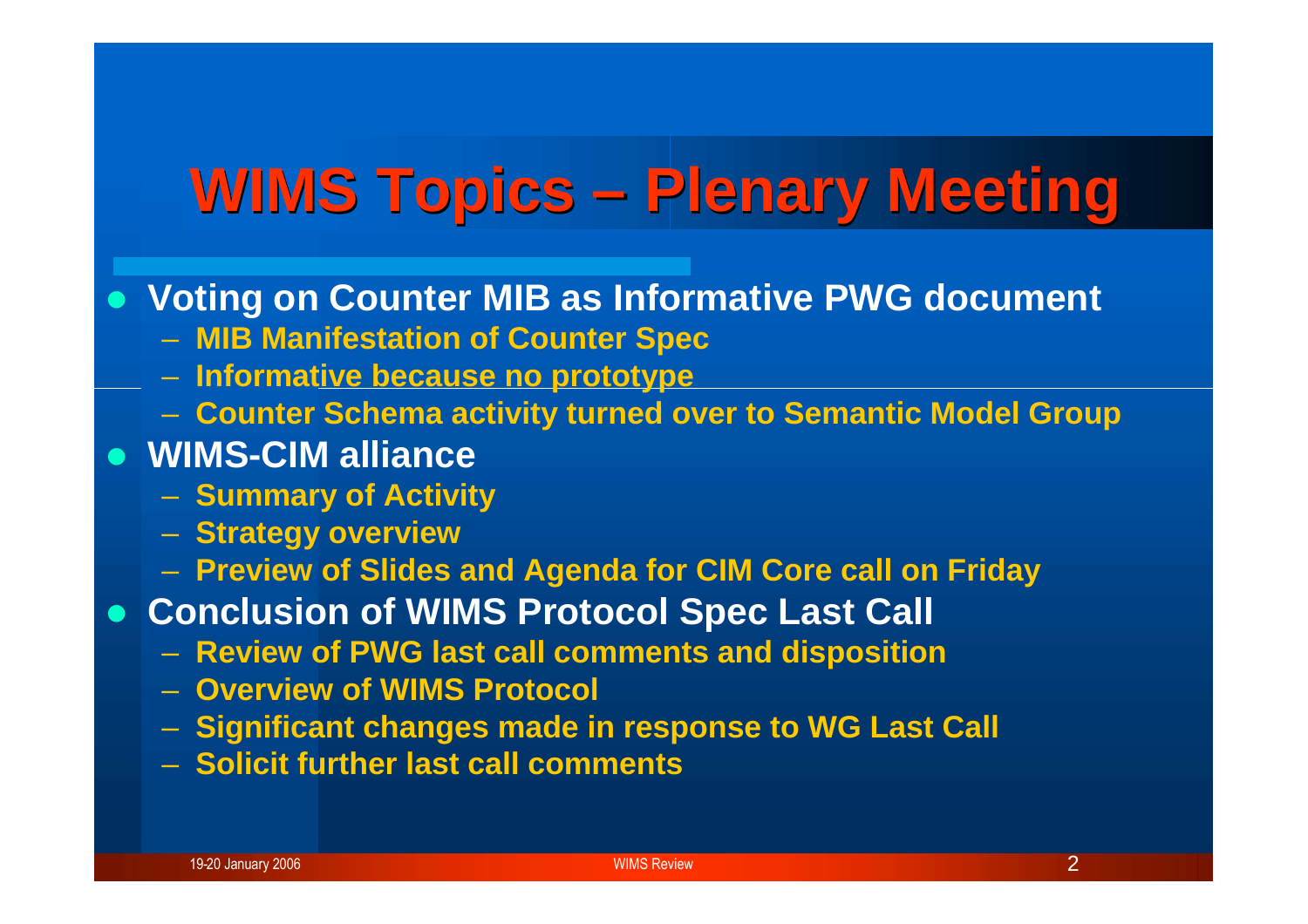## **Counter MIB Vote**

 **The Counter MIB has been adopted by PWG Formal Approval to become a PWG Informational specification.**

- **Yes: 5**
- **No: 0**
- **Abstain: 3**

 **Publication Requires new standard file prefix**

– **ftp://ftp.pwg.org/pub/pwg/general/process/pwg -namespace-policy-20060112.txt**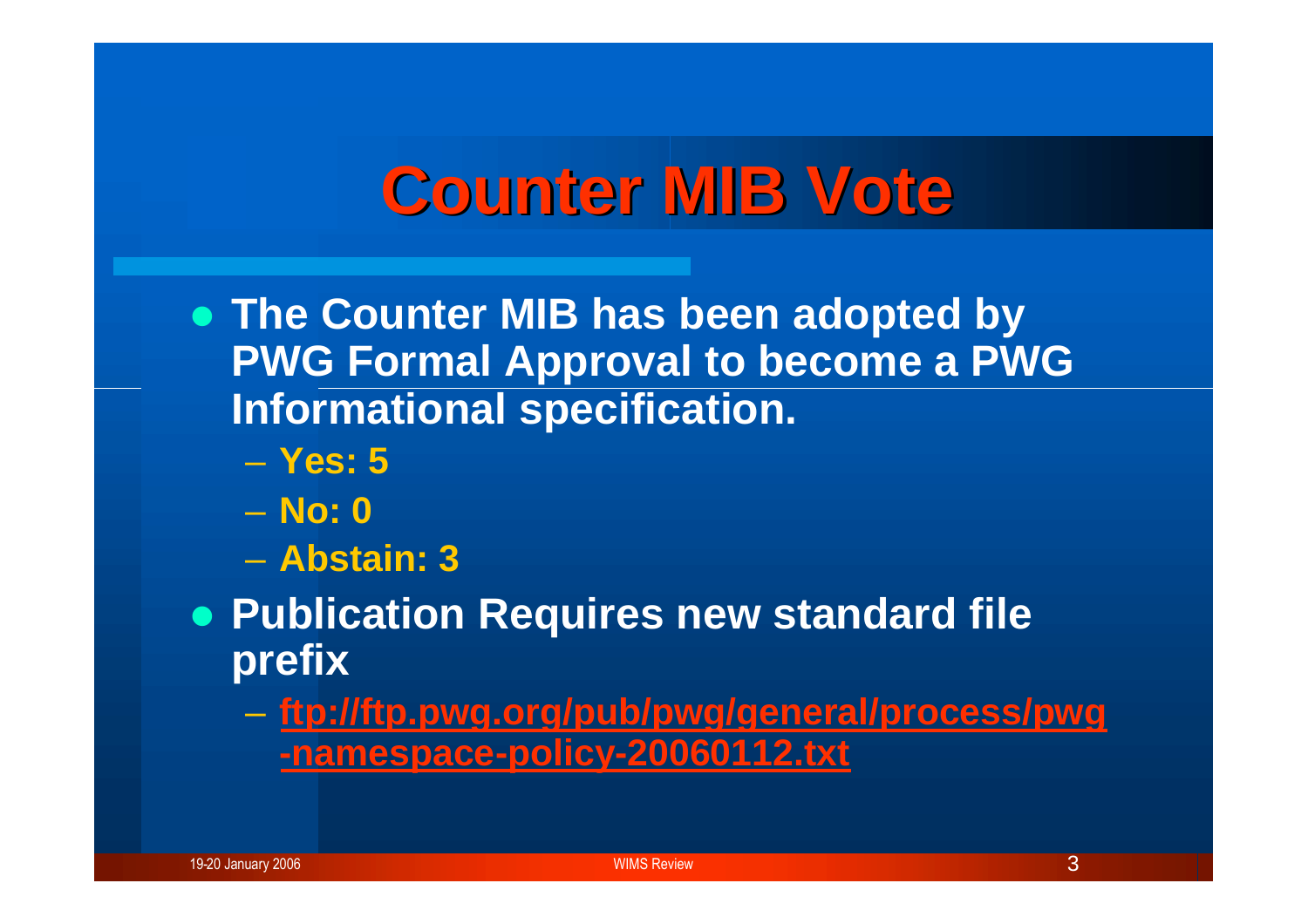### **WIMS/CIM WG Purpose**

**Alliance with DMTF: "Together, the groups will work to review and update the DMTF's Common Information Model (CIM) with input based on the latest Printer Management Information Base (MIB) and the PWG Common Semantic Model."**

**June 14, 2005 DMTF Press release**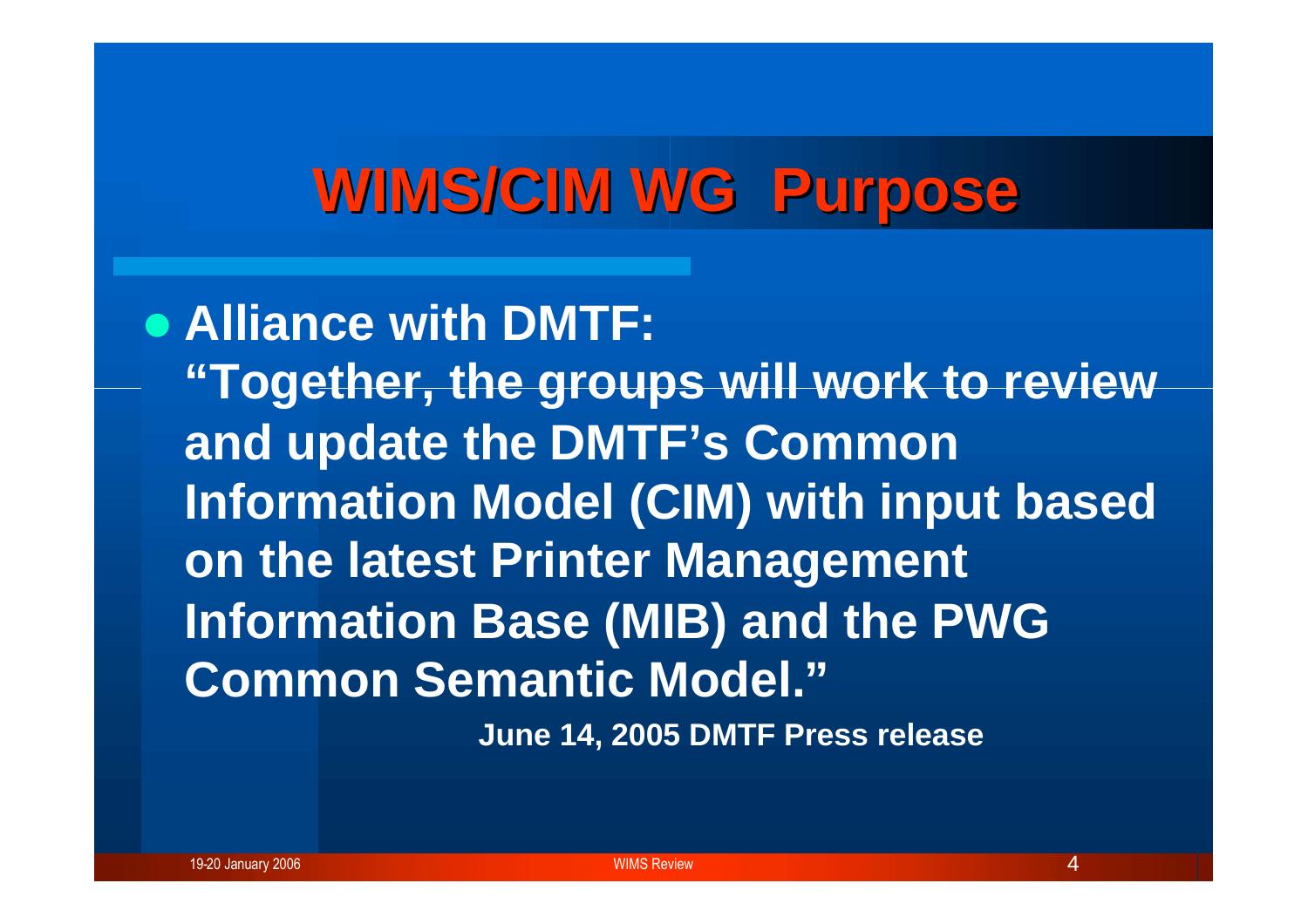# **CIM Alignment Project**

**Work Register (July 2005)**

– **http://www.dmtf.org/about/register/PWG-DMTFWorkRegister.pdf**

**Mission**

- review and update the CIM model based on the updated Printer MIBv2, the PWG Semantic Model and web services protocols
- Approach
	- Three Phases See Rick's Slides
	- A PWG White paper will be generated for each phase-
		- informal means of communicating technical proposals among PWG members.
		- are posted and announced to working group but do not require any form of approval and have no formal status.
	- CIM Change requests will be derived from the white papers and submitted to CIM

19-20 January 2006 WIMS Review 5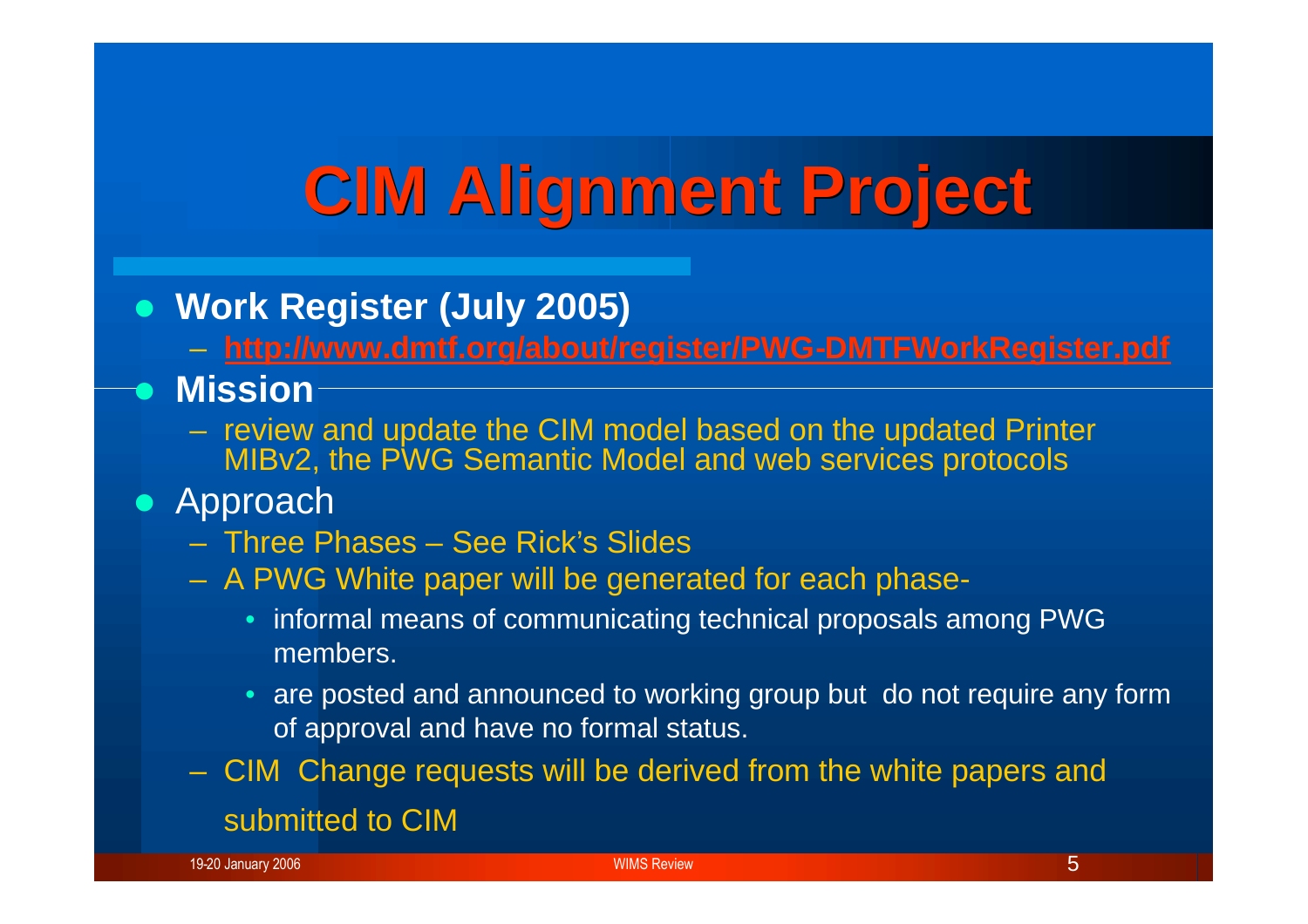# **DMTF Core Schema Working Group Joint Conference Call**

#### Friday 20 January at 9 AM PST

– Call in information will be provided to WG members who request it

#### Agenda

- 1. Introduction
	- a. Statement of project objectives
	- b. Identification of participants
	- c. Objectives of Call (both CIM core and PWG)
	- 2. PWG Plan and Schedule for Alignment Slides
		- a. Partitioning into three Levels
		- b. Generate PWG White paper for each level for PWG consideration
		- c. Derive CIM Change Requests from each White Paper
- 3. Discuss and Solicit Suggestions on Mechanics of CR submission
	- a. number vs size
	- b. submission procedure
	- c. anticipated follow-up activity, and time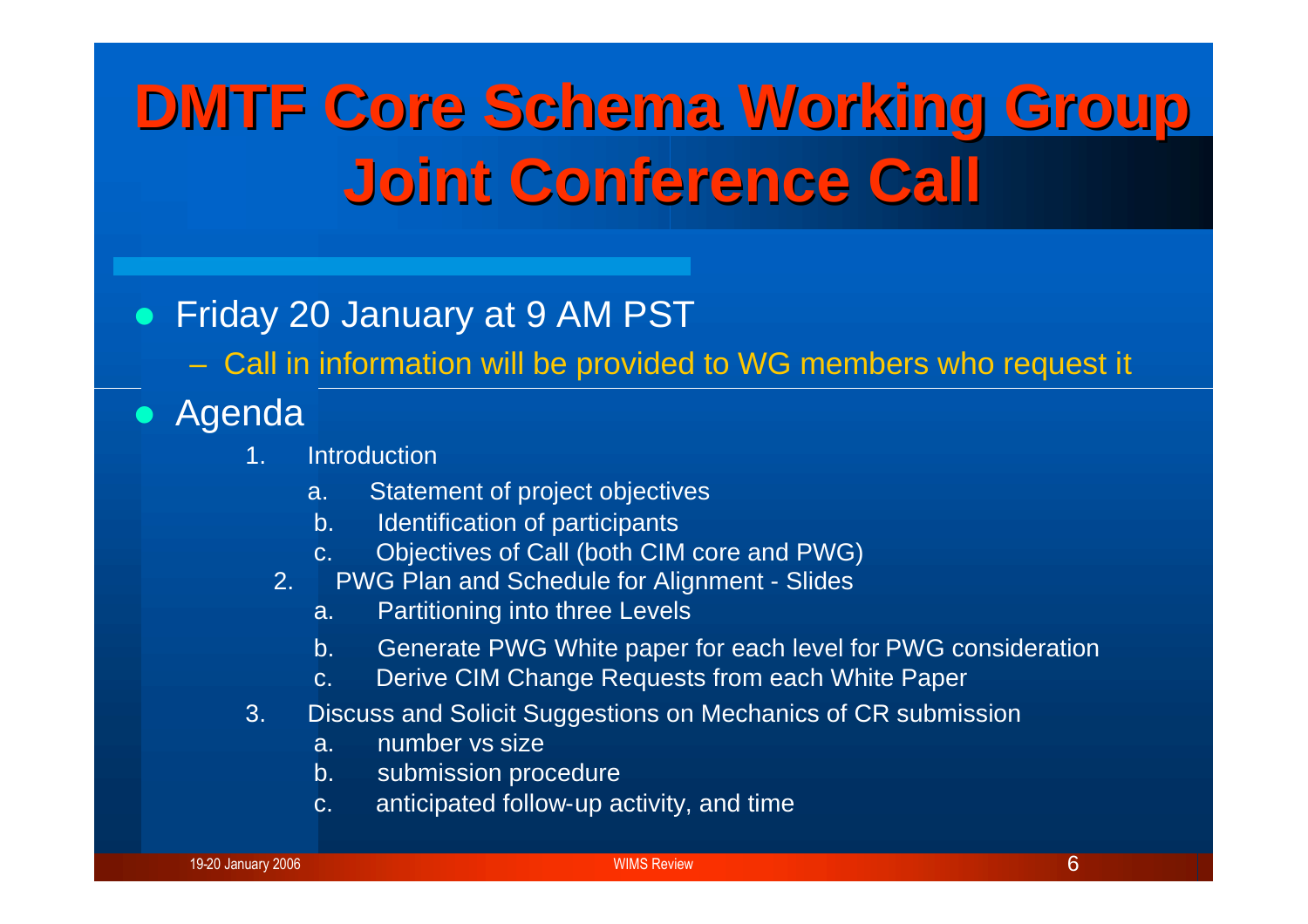# **CIM/Printer Background**

### **Existing CIM Model Studied**

- **ftp://ftp.pwg.org/pub/pwg/wims/cim/CIM\_Device\_Printing.pdf**
- **Areas of Inconsistency Documented and Changes Proposed**
	- **ftp://ftp.pwg.org/pub/pwg/wims/wd/wd-wimscimprint10- 20050804.htm**
	- **ftp://ftp.pwg.org/pub/pwg/wims/wd/wd-wimscimalign-20050822.pdf**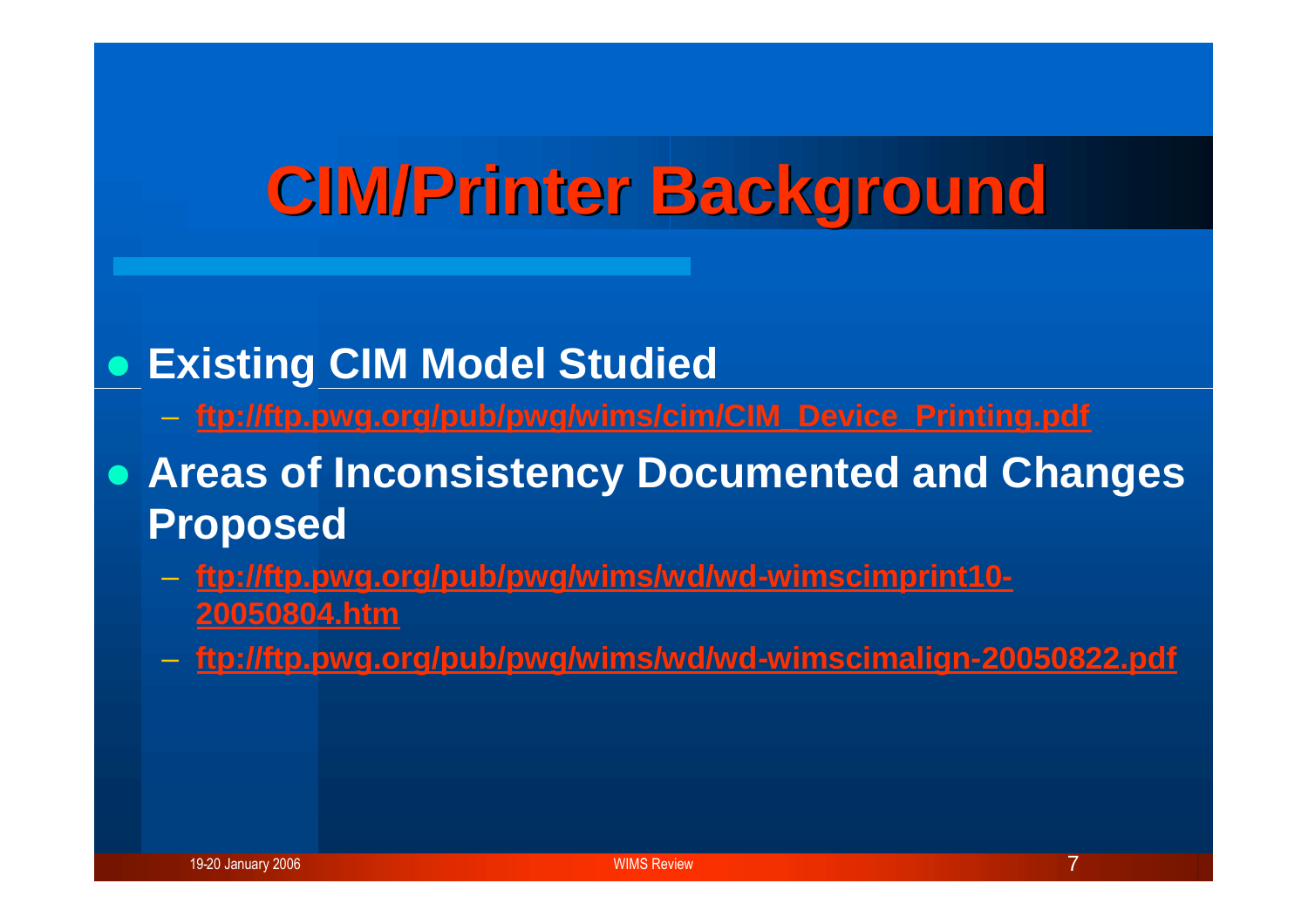# **Comments on CIM "Printer"**

- **Structural problems**: blends Printer MIB and IPP "printer" models, mixing device and job properties
- **Vague or meaningless properties**: contains properties that cannot be implemented reliably or interoperably.
- **MappingStrings or ModelCorrespondence attributes**: some MappingStrings point to the wrong MIB; need additional MappingStrings or ModelCorrespondences to help implementers and future editors.
- **Read/write attributes:** CIM properties by default are readonly. Writable attributes are not identified
- **Mutable and Modifiable attributes:** to be added
- 19-20 January 2006 **8** No. 2006 **8 No. 2012 12:20 Section 2014 12:20 And 2014 12:20 January 2006 8 No. 2014 12:20 Incompleteness**: CIM\_Printer class includes small number of Printer MIB properties. Additionally, the other printingrelated objects (PrintService, PrintQueue, PrintJob) should be aligned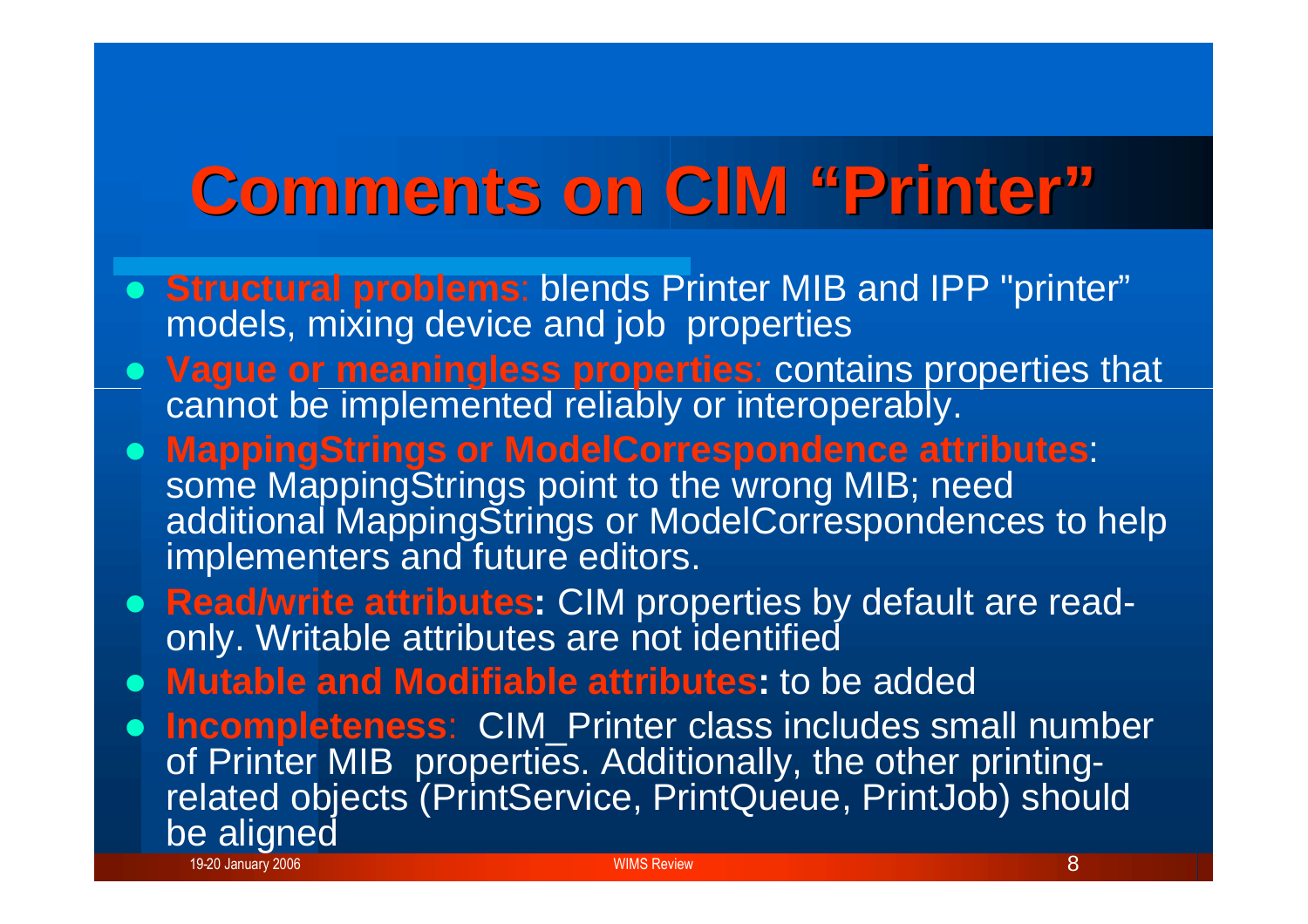### **Conclusion of WIMS Protocol Spec and WIMS Schema Last Call**

- **Review of PWG last call comments and disposition**
	- **Protocol Document and Schema went into last call in December, to be concluded at January Plenary**
	- **Sole comments was to start numberin in Figure 3 and associated test with event 1.**
- **Review of Protocol Spec and Schema**
	- **Identify major changes made in response to WG last call**
	- **Solicit further last call comments WIMS Protocol**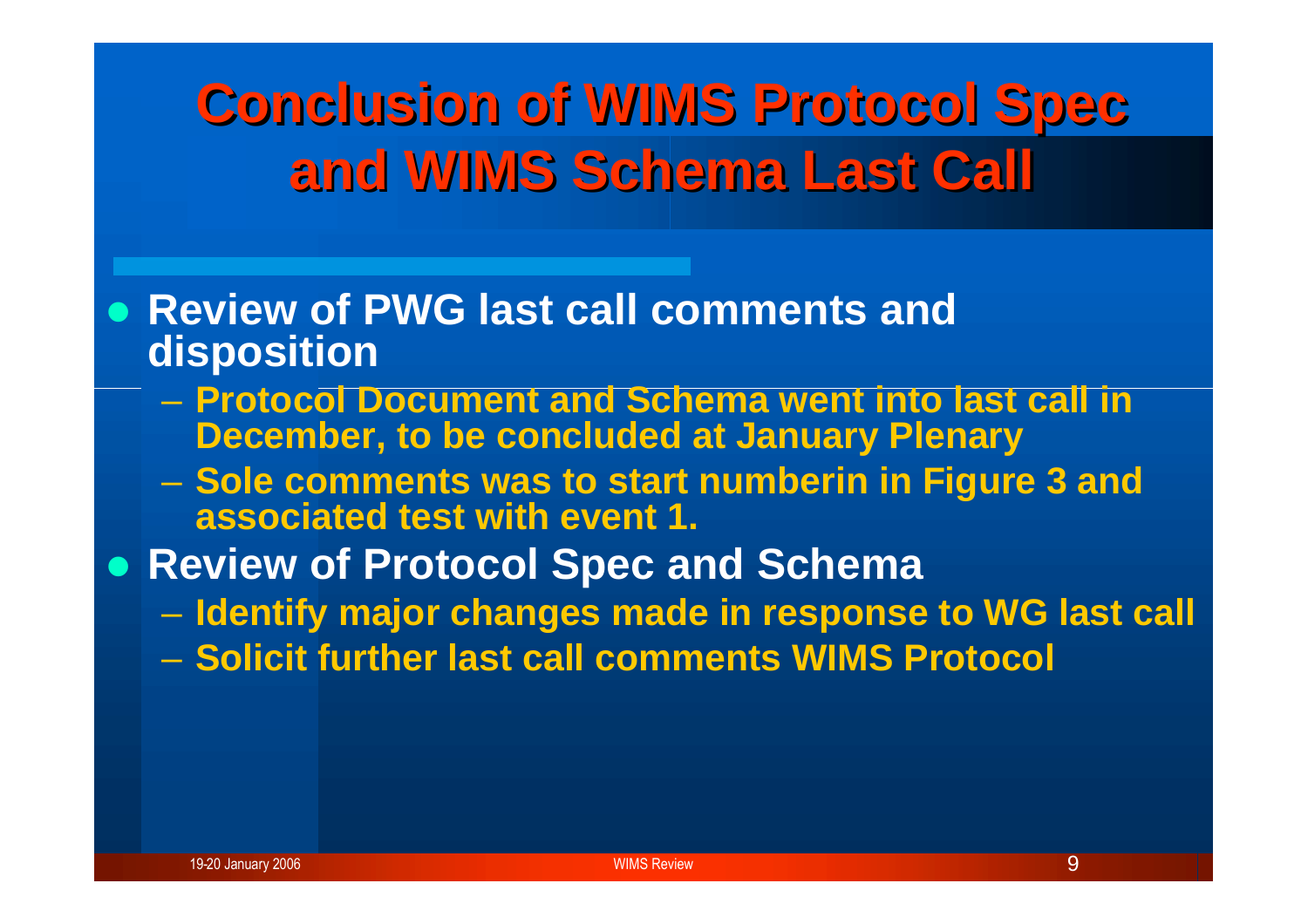## WIMS Protocol

#### **Rational**

- **Management Techniques are Migrating to Web Services**
- **Imaging Devices and Services have particular management requirements**
- **Remote/Third Party Management**
	- **Imaging employs complicated mechanical devices**
	- **Consumables and periodic service**
	- **Often maintenance by Third Party, external services**
- **Considerations**
	- **Various degrees of account information**
	- **Mixture of Third party and in-house maintained equipment**
	- **Security – not just trusted maintainer but also "need to know"**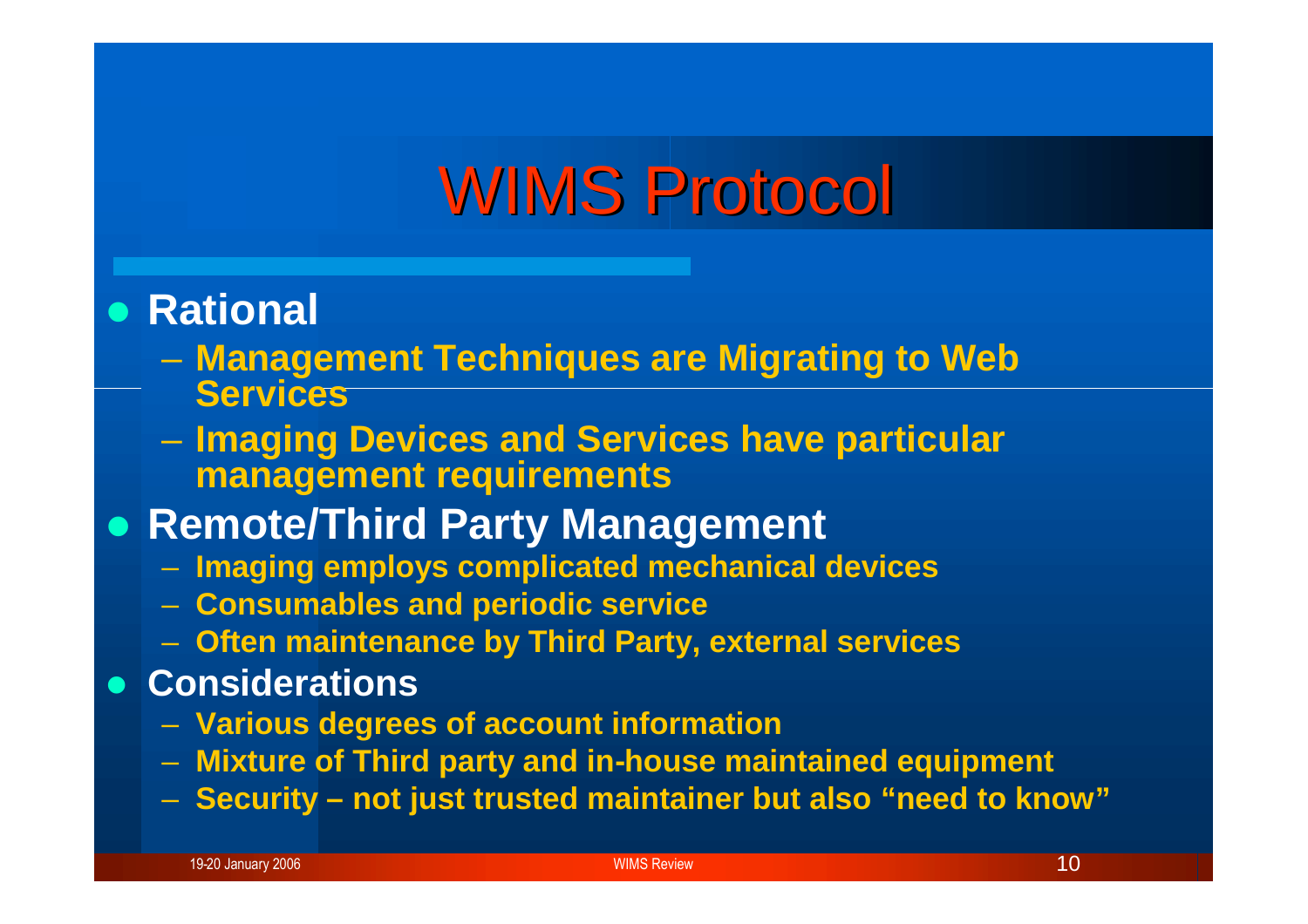# **WIMS Working Group Goals**

### **Design a Protocol to**

### – **Monitor, Manage and Administer:**

- **Hardcopy imaging devices and systems**
- **Image processing services (print spoolers, facsimile, format transform services, etc)**

#### – **In a context supporting both**

- **fleet management (across the Internet by outside service providers) and**
- **Later added enterprise management (within an administrative domain by in-house staff)**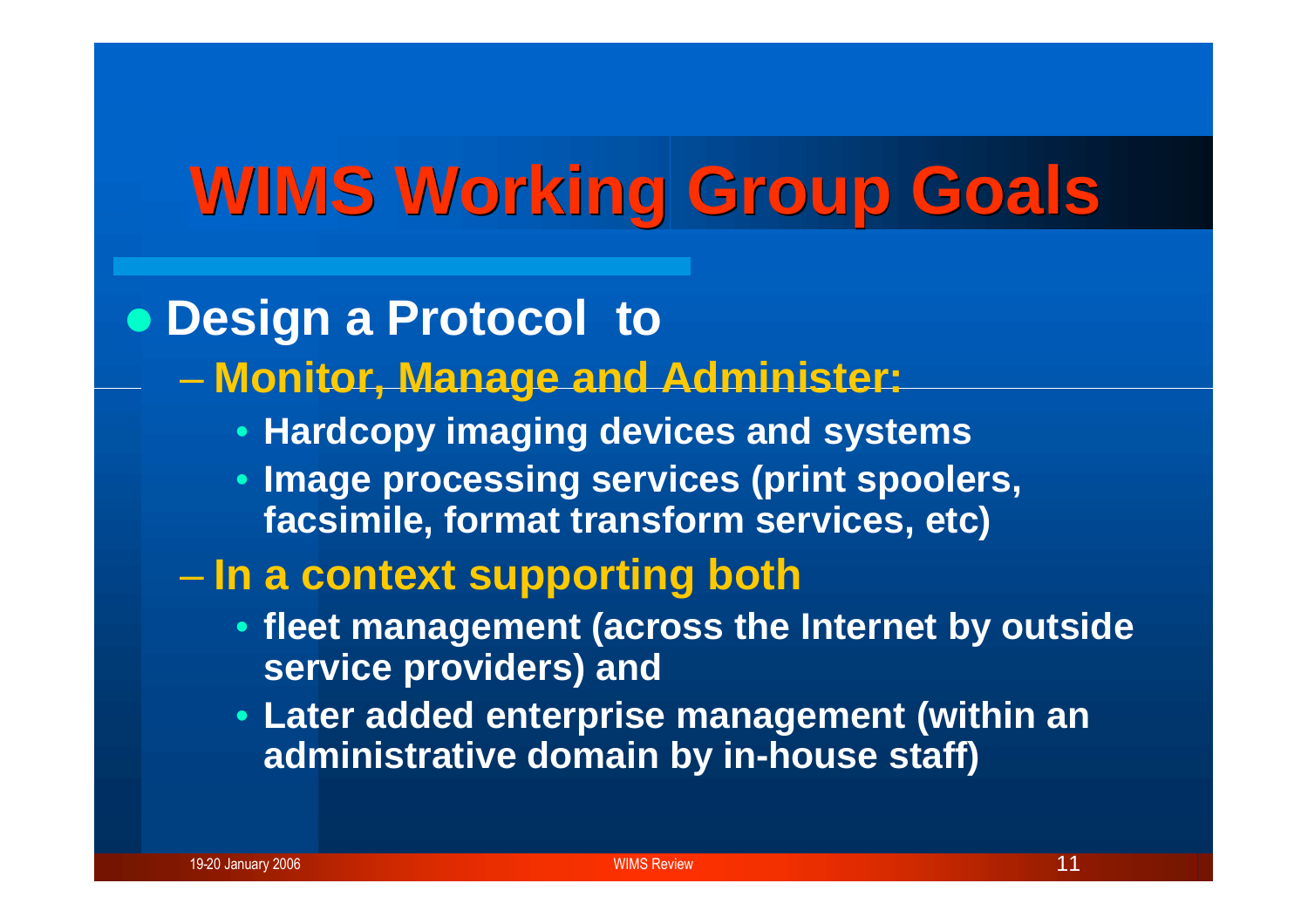### **Specific Features**

- **Allows all communication to be initiated by managed entities or proxy for managed entity**
- **Uses concept of a schedule of actions which agent obtains from manager and then executes**
- **Two levels of "operations"**
	- **Those initiated by agent, called operations**
	- **Those specified by manager in the schedule, called actions**
- **As requested during WG Last call, we have added manager operations which allow an internal manager to initiate connections, allowing WIMS to be used in a more conventional way.**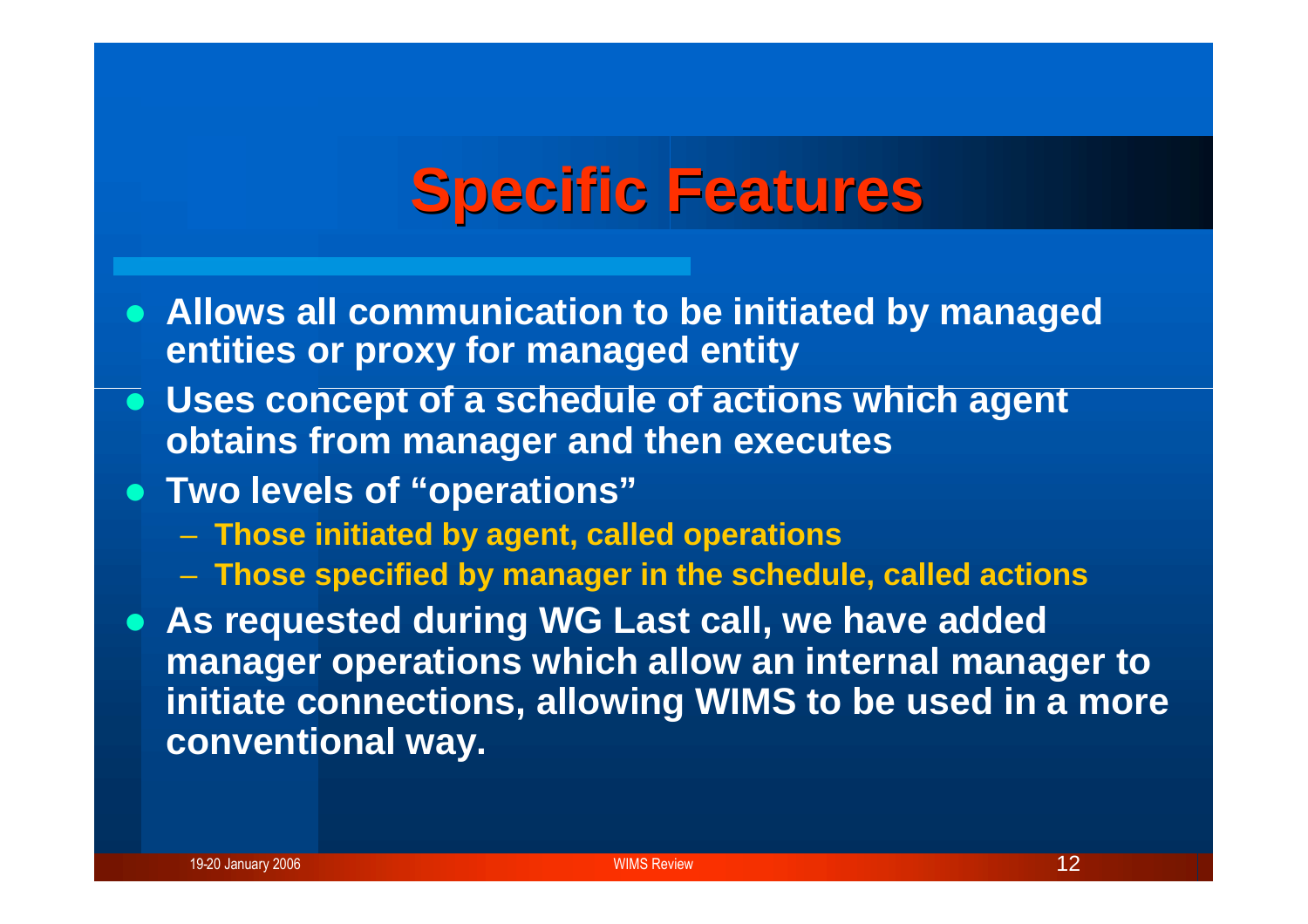# **WIMS Protocol**

### **The WIMS Protocol defines three primary aspects:**

- **The Agent Interface, including the operations to:**
	- **initiate & allow Manager access**
	- **solicit a schedule of management actions**
	- **report on requested elements**
	- **provide alert information for identified events.**
- **The Management Interface, including the operations by which the required management information is requested**
- **The monitoring, management and administrative actions requested of the managed entity in the schedule or the Management Interface operations.**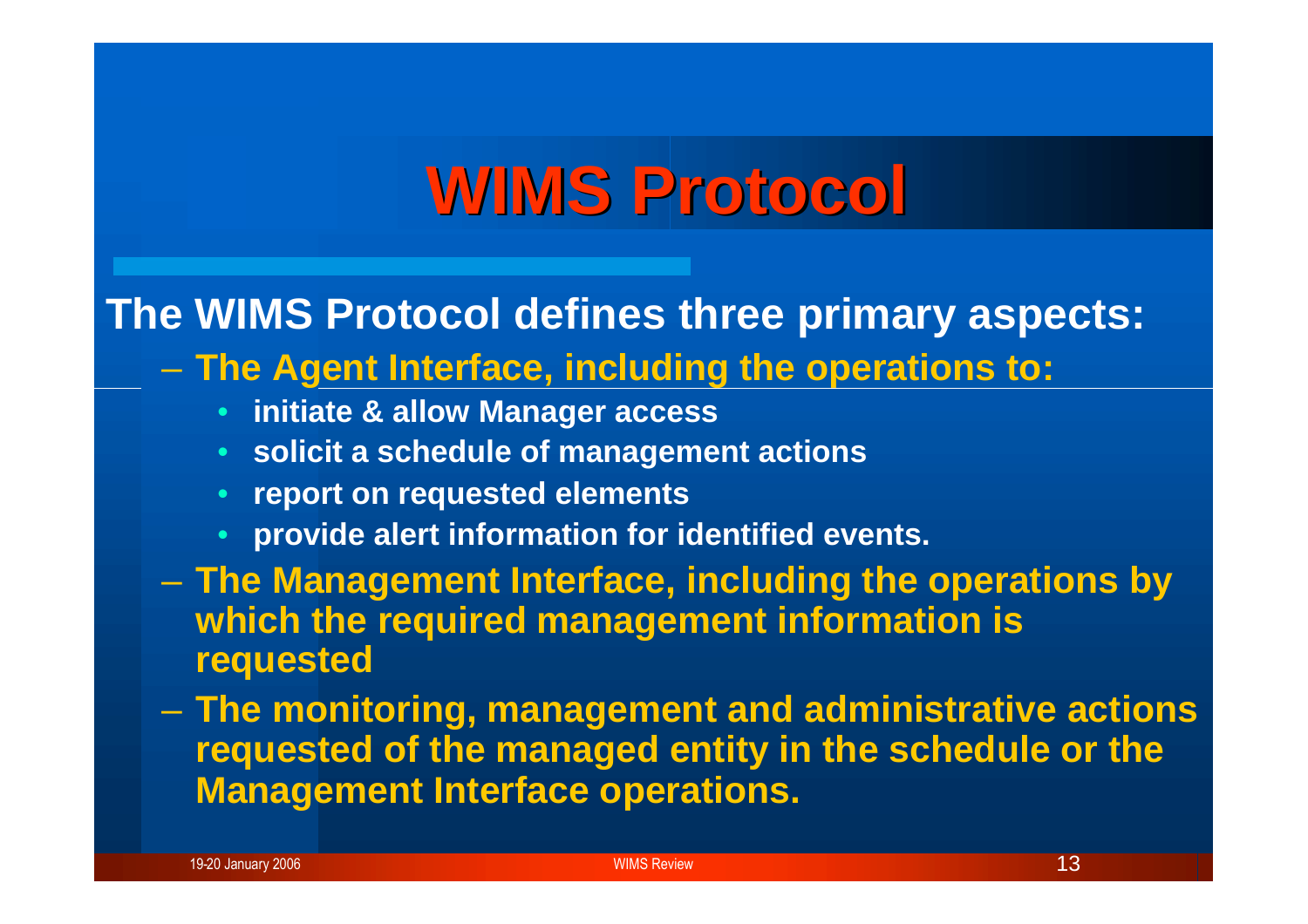## **WIMS Protocol**

- **The WIMS Protocol is defined in the abstract to allow application in the most effective way possible, for example:**
	- **Agent to Manager interface use HTTP or HTTPS, perhaps bound to SOAP, but generally in a way fully analogous to a user accessing the WWW.**
	- **Manager to Agent Interface use SMTP, perhaps bound to SOAP, with the Agent receiving Emails in the same way as a human user.**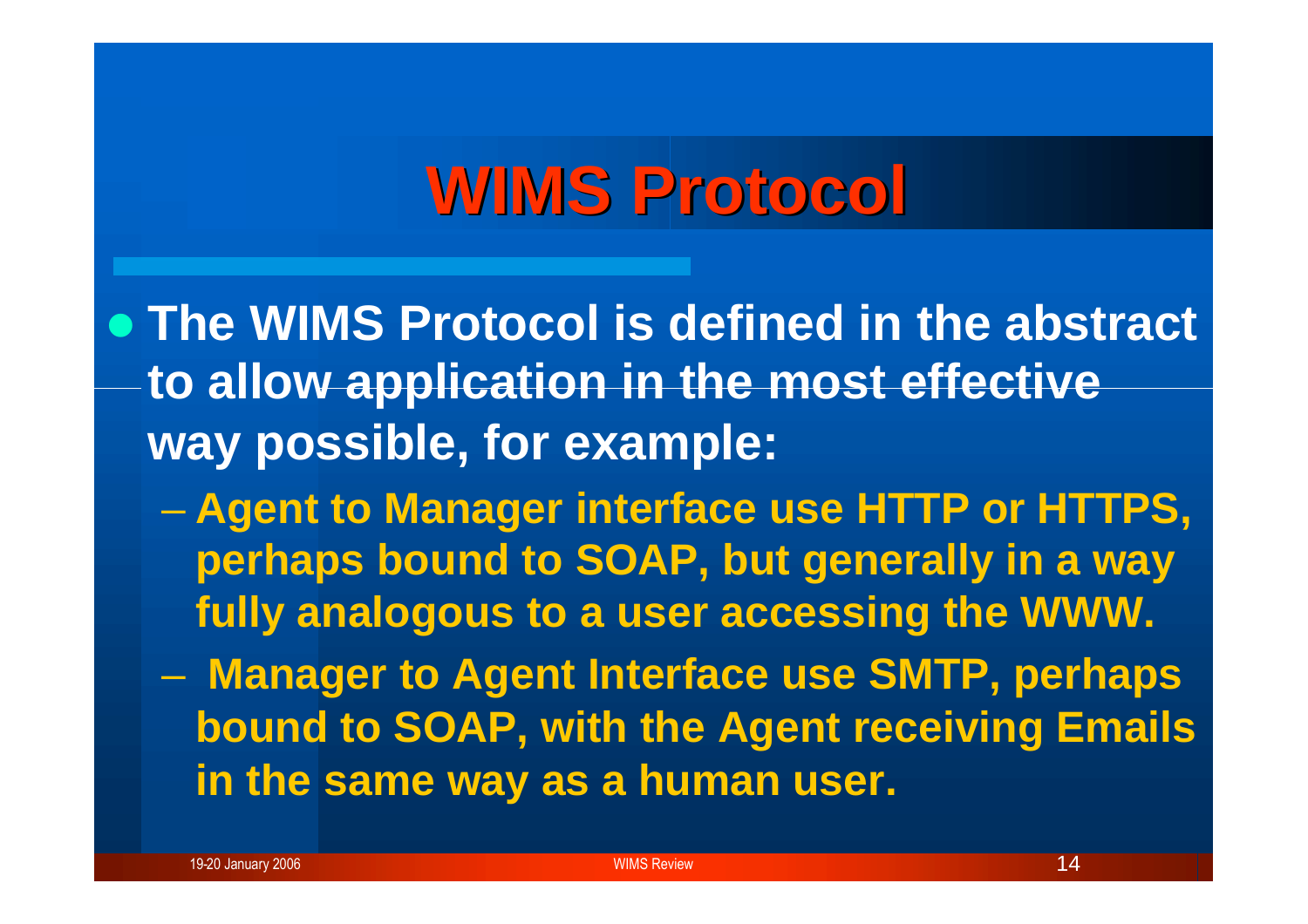## **WIMS Protocol - Operations**

**The Agent Interface**

- **RegisterForManagement, UnregisterForManagement**
- **SendReports**
- **SendAlerts**
- **GetSchedule**
- **The Manager Interface (Optional)**
	- **Set Schedule**
	- **ExecuteAction**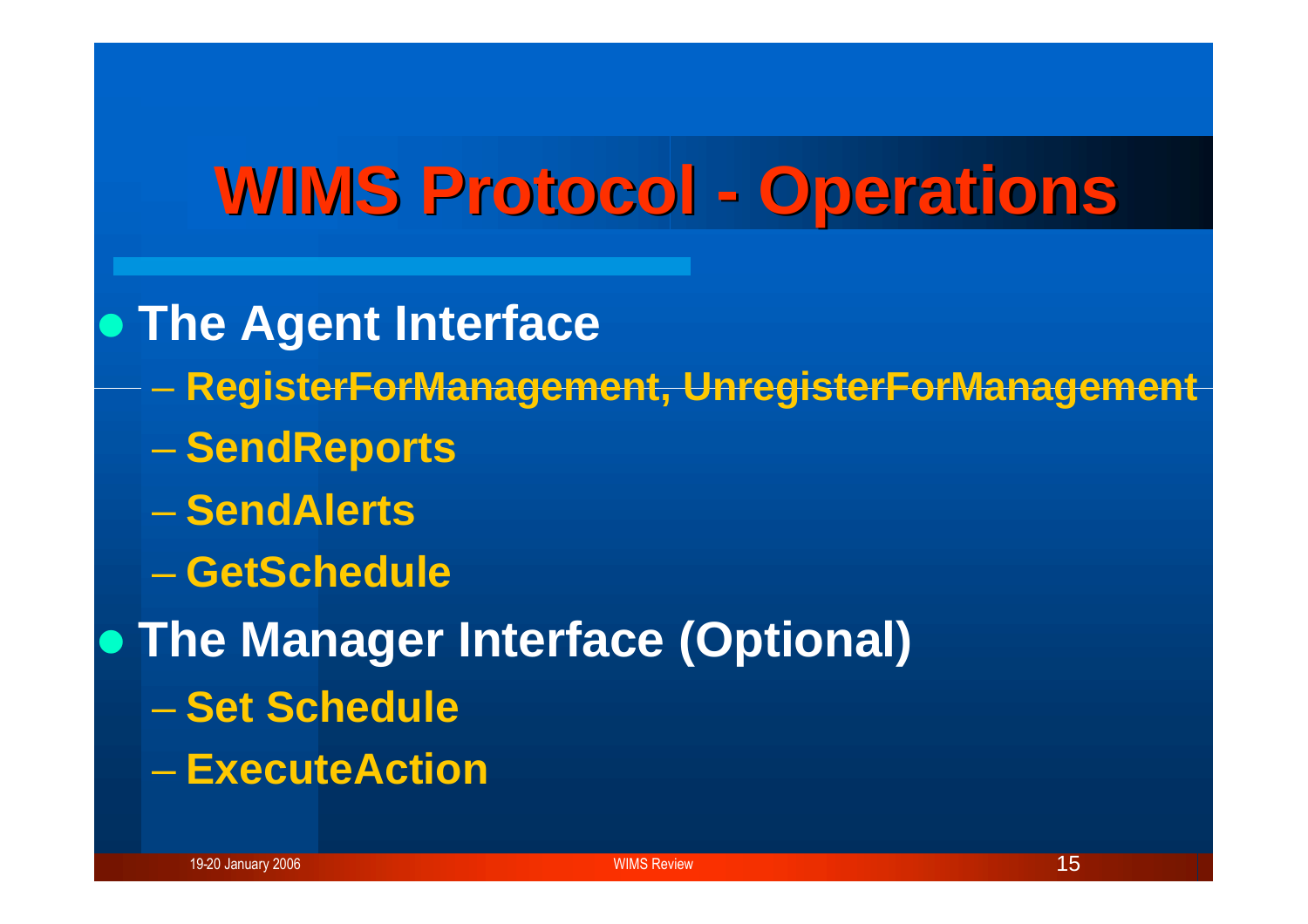## **WIMS Protocol - Sequence**

**An administrator responsible for a given site determines:**

- **What imaging systems and system components are to be managed by this method,**
- **The identity of the MANAGER, and**
- **The degree of control and access allowed by the MANAGER.**

**This information is entered into one or more AGENTS.**

- **The AGENT is intermediary between the MANAGER and the Managed Imaging System**
- **AGENTS may be independent proxy entities on the network or may be embedded in the managed entities.**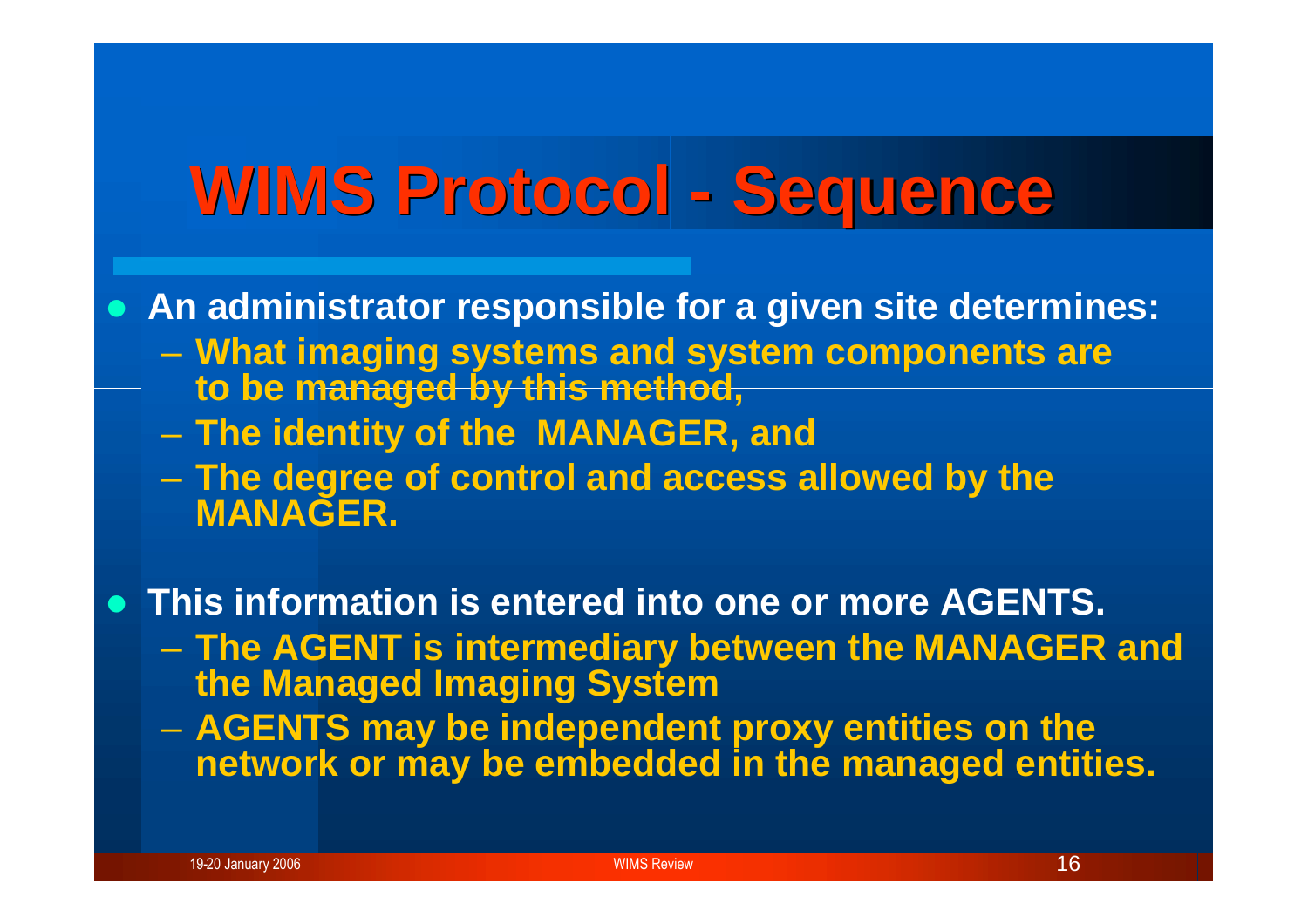### **WIMS Protocol –Initiation by Agent**



19-20 January 2006  $\hbox{17}$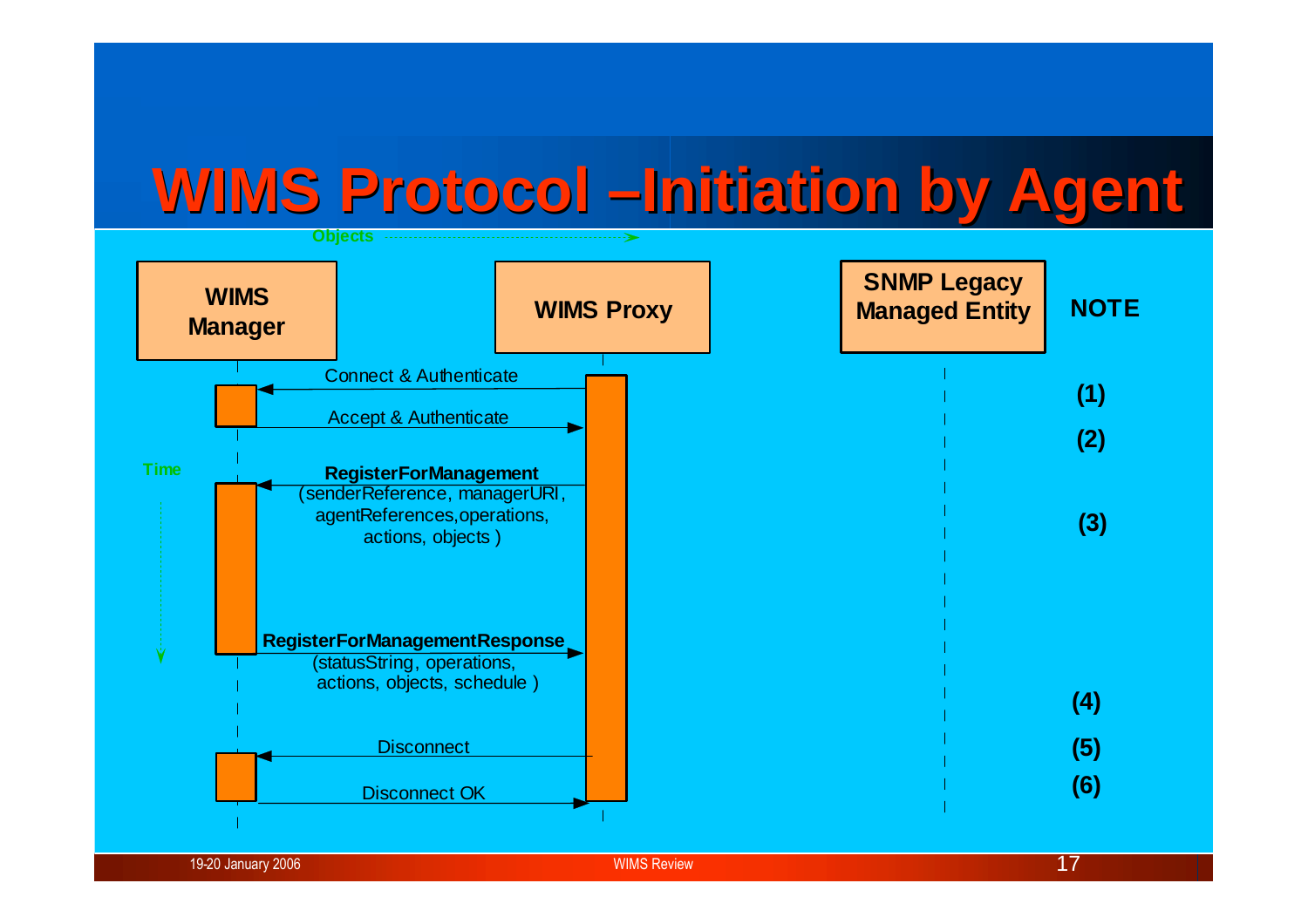## **WIMS Protocol – GetShedule**

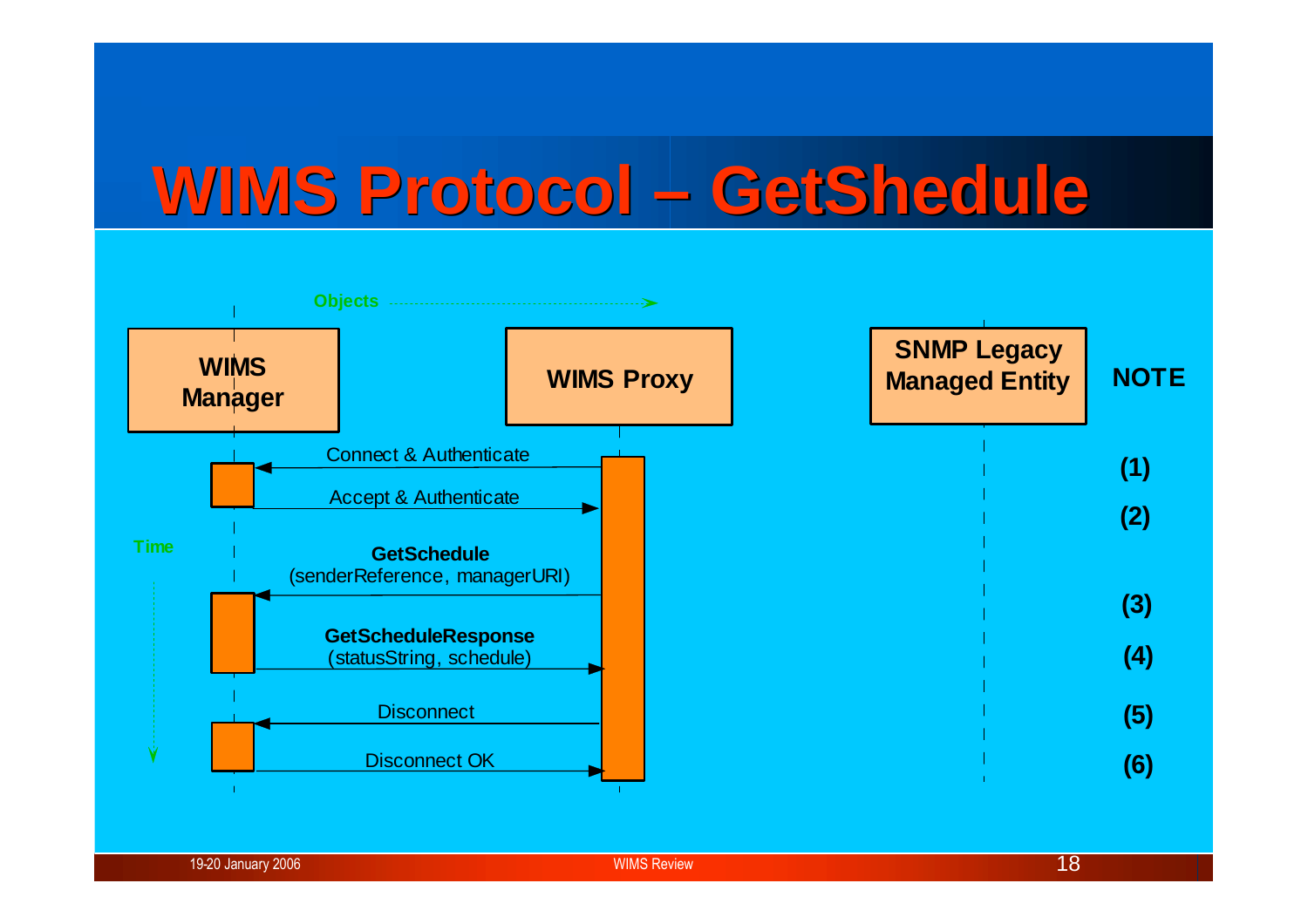### **WIMS Protocol – Execute Action**



19-20 January 2006 **1998 - The Contract of Contract Contract of Contract Contract Contract Only 19-20 January 2006**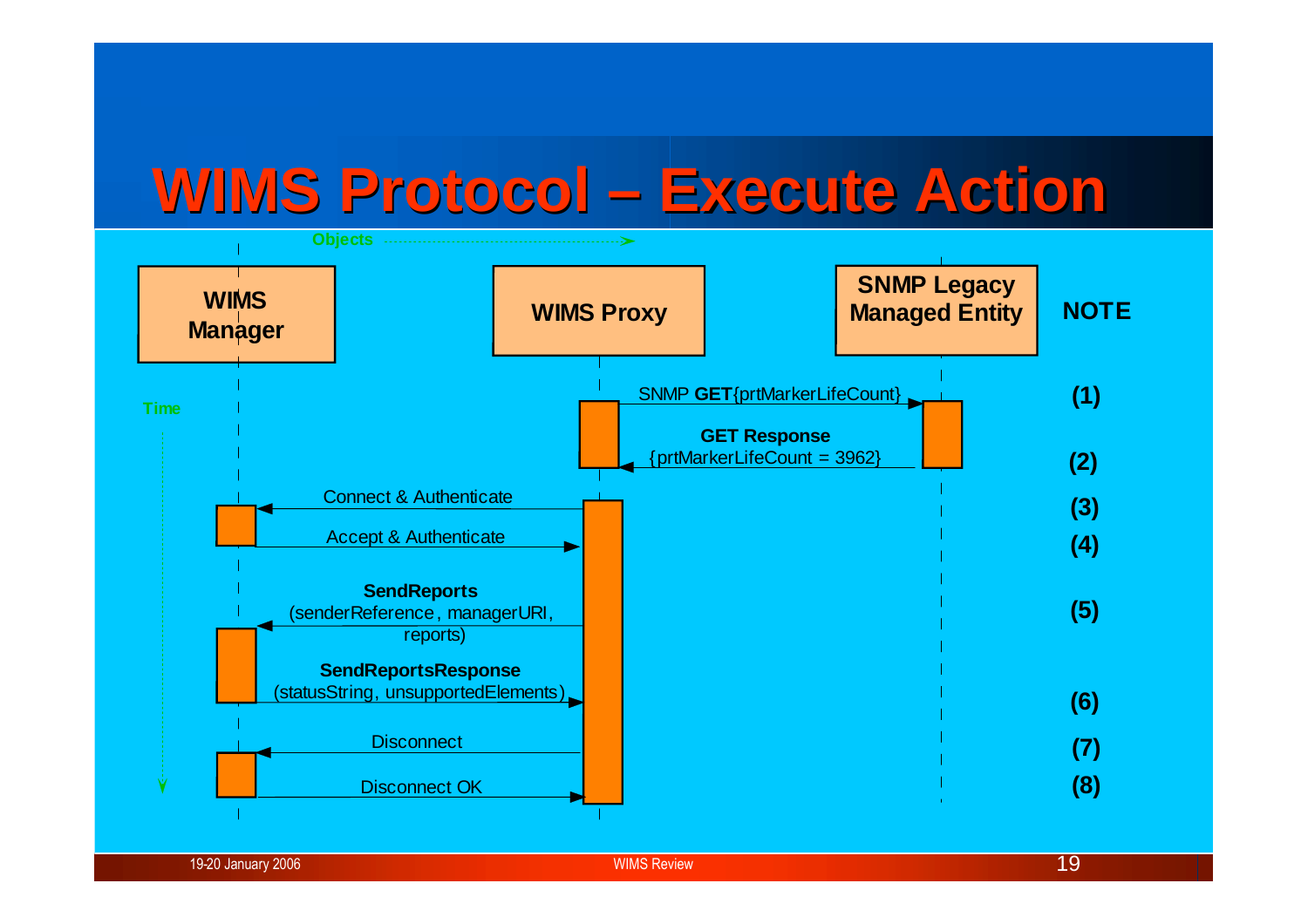### **WIMS Protocol – Initiation by Manager**



19-20 January 2006 **2008 WIMS Review 2008 WIMS Review** 2008 **20**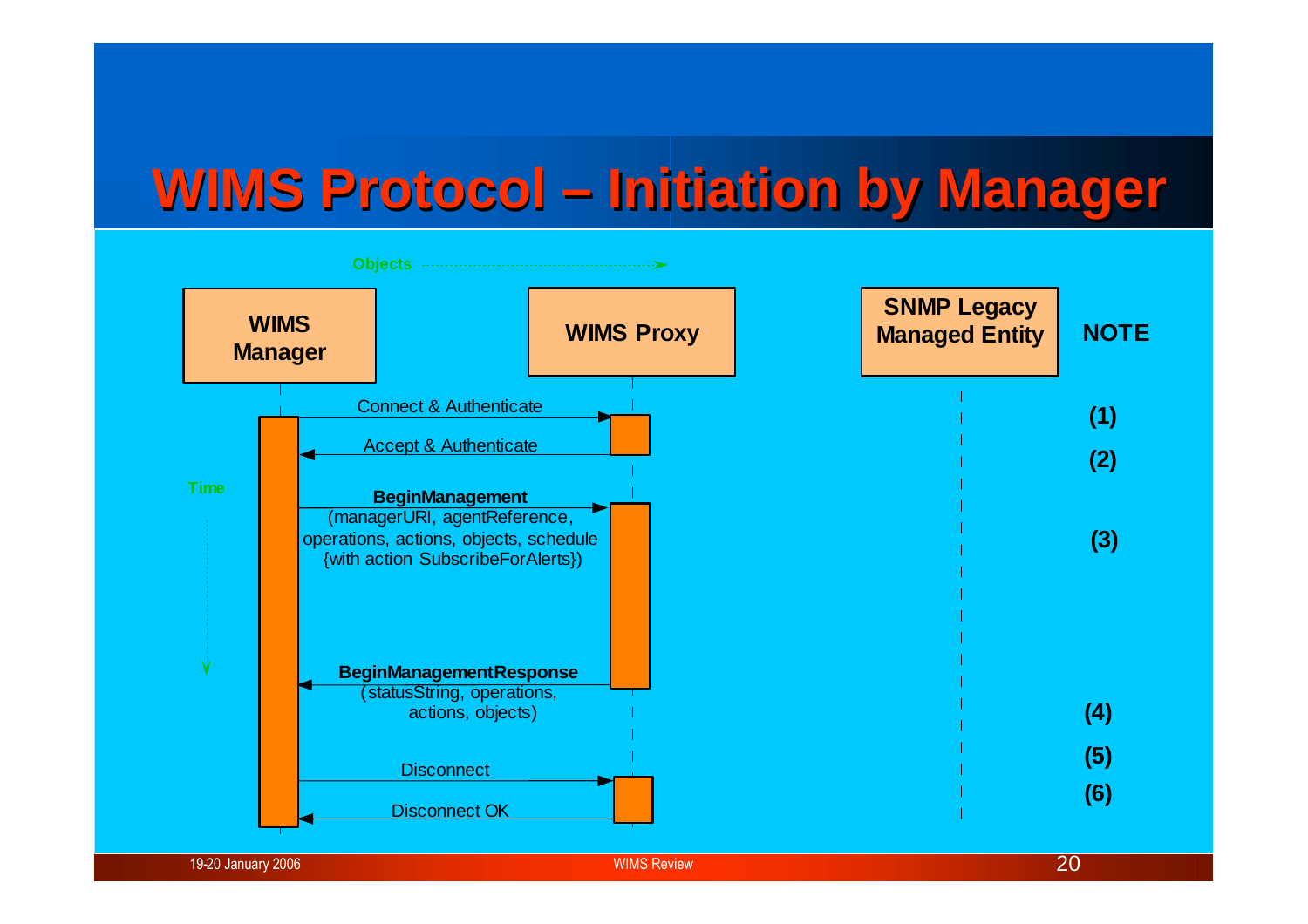### **WIMS Protocol – Scheduled Action**

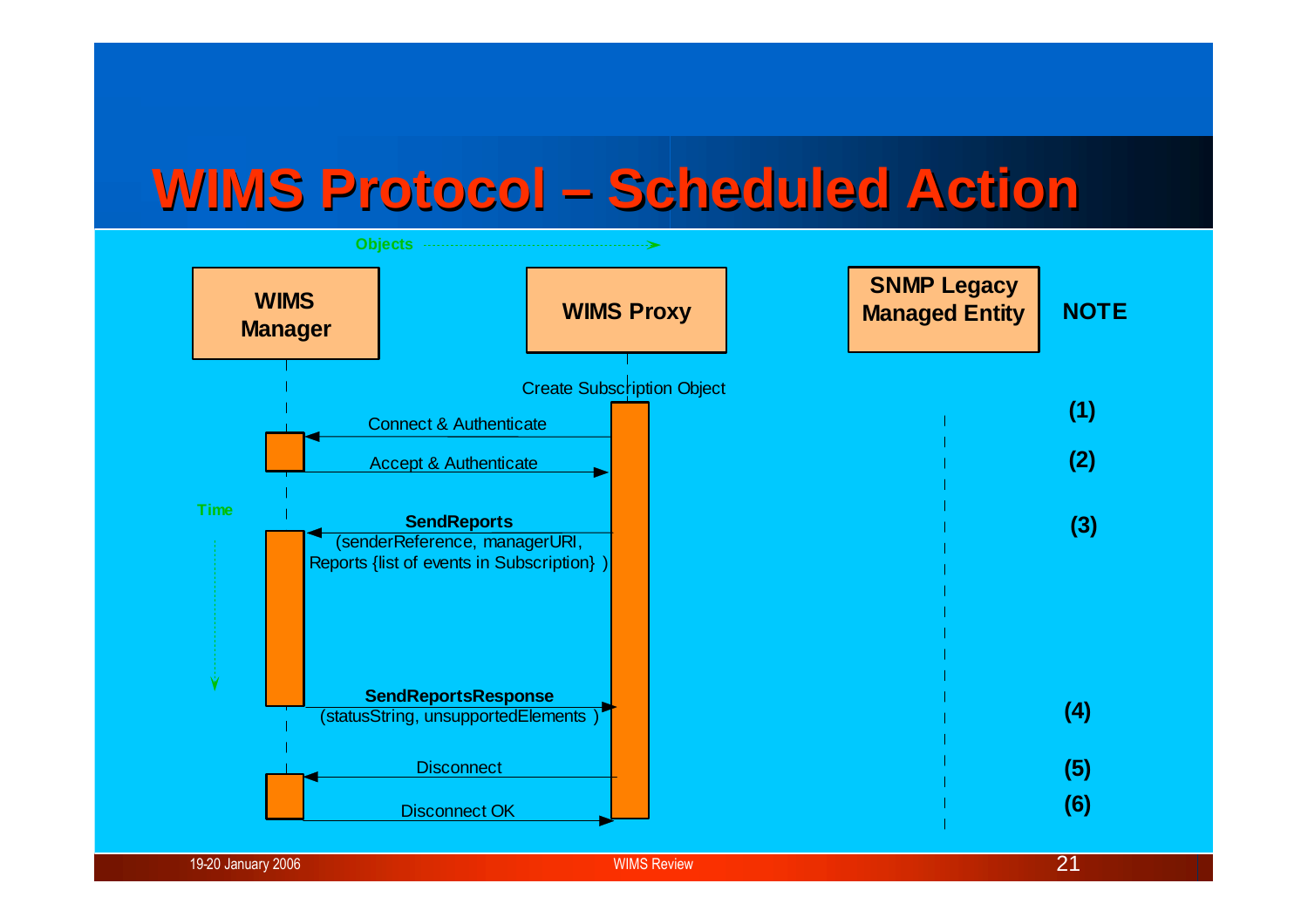### **WIMS Protocol – ExecuteAction Local**

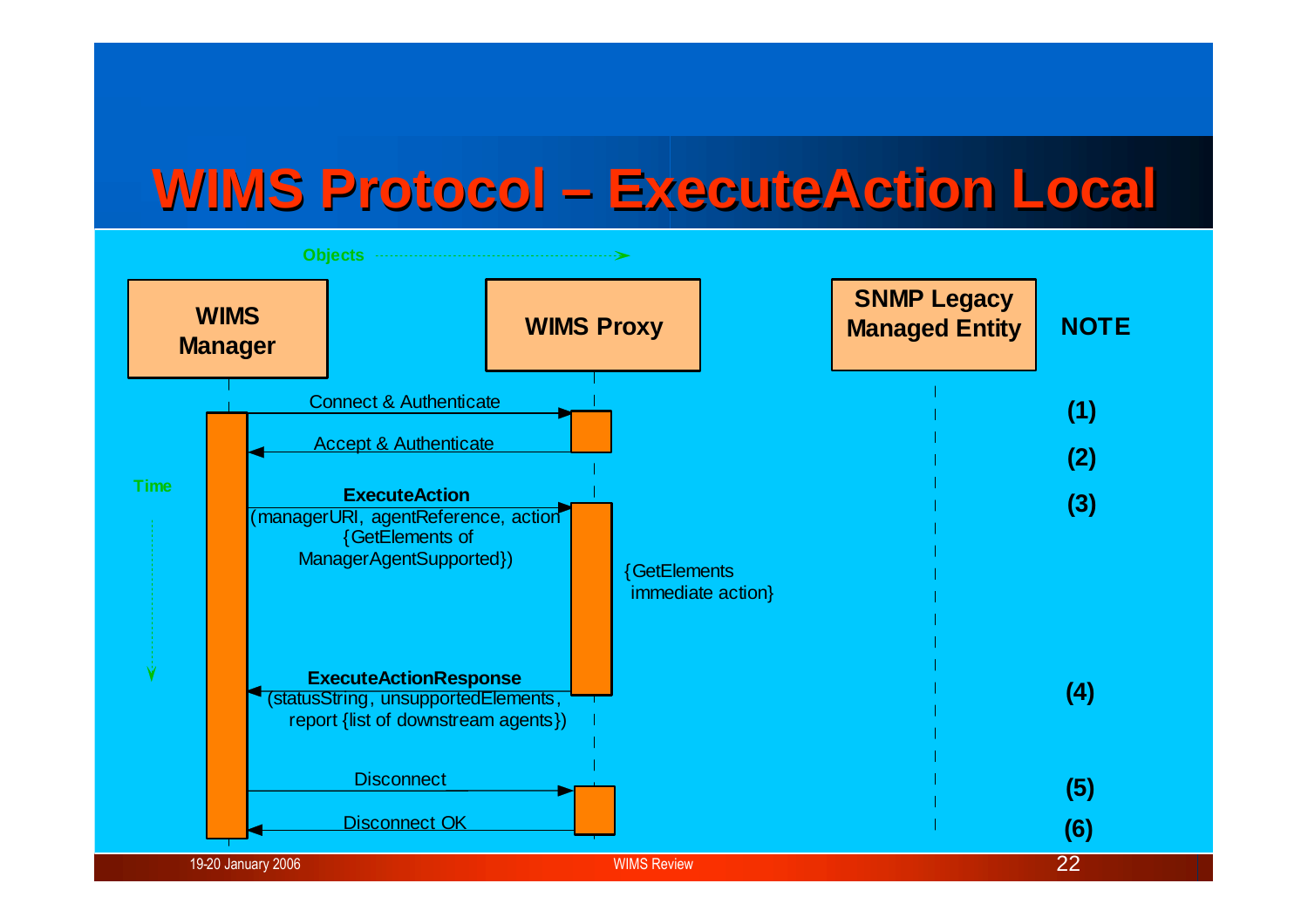### **WIMS Protocol – ExecuteAction Forwarded**

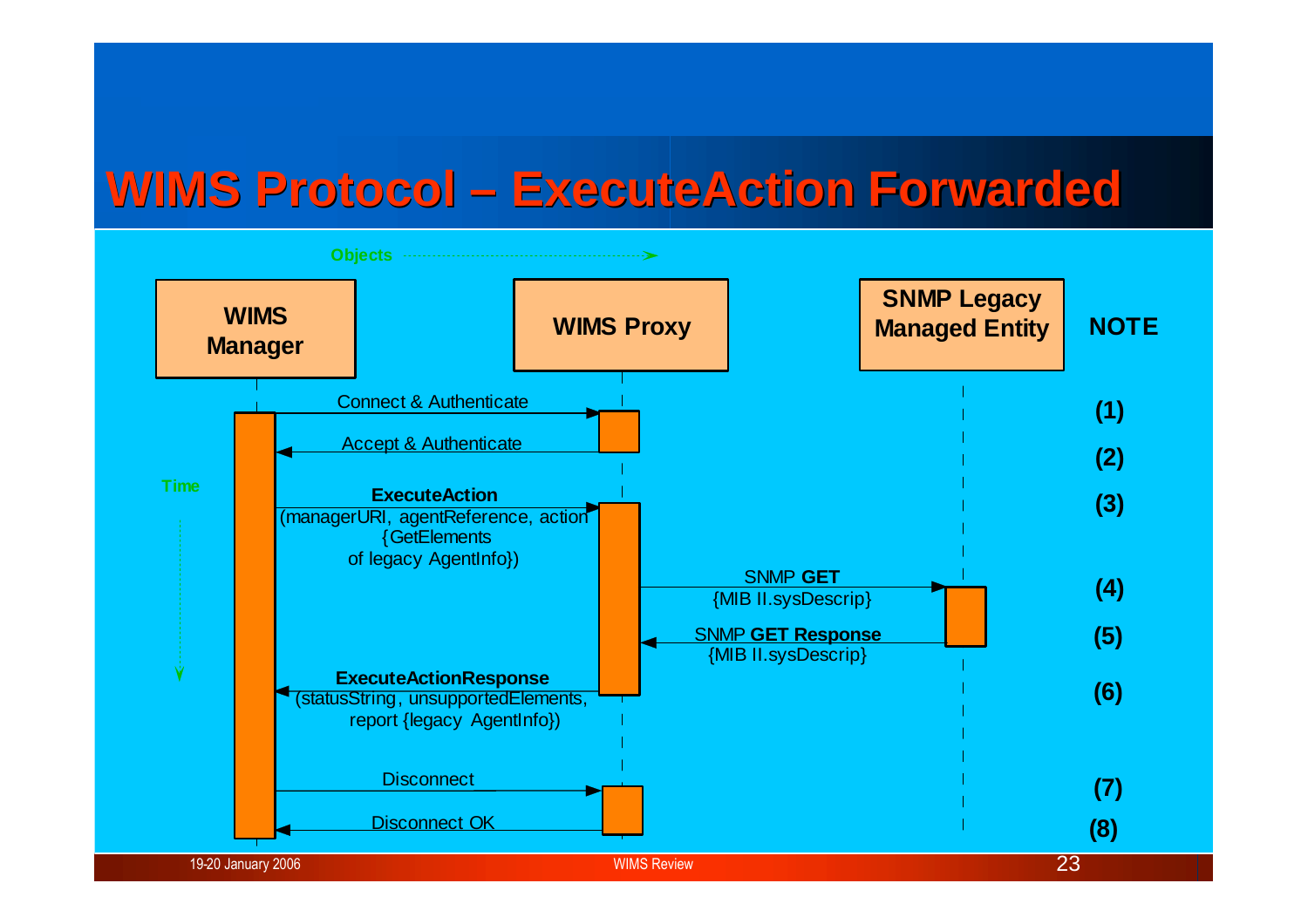### **WIMS Protocol – Basic Actions**

 **Agent ACTIONS that may specified in the Schedule include WIMS Monitoring Actions and times or conditions for these actions to occur:**

- **GetElements: Send a Report with element values at the specified time**
- **GetResources: send a Report with the resource values at the specified time**
- **SubscribeForAlerts: Send an Alert when a defined alert condition detected**
- **UnsubscribeForAlerts: Remove specific Alert conditions**
- **UpdateSchedule: Request new schedule**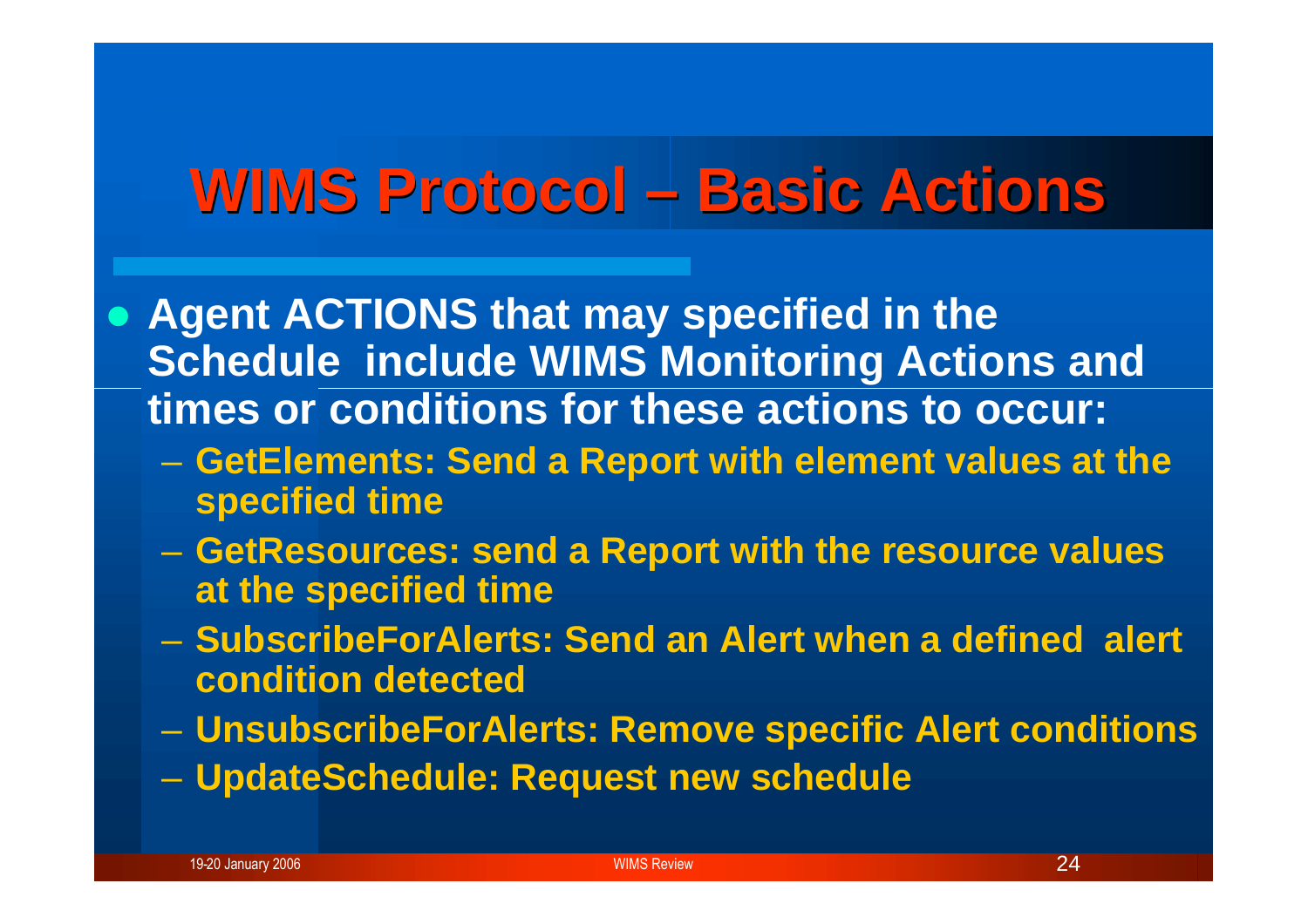## **WIMS Protocol**

 **Schedule must include Update Schedule action, indicating when the Agent must request a new Schedule from the MANAGER.**

 **A moderated bi-directional dialog is thereby established between the AGENT and the MANAGER.**

 **Agent always has the option of restricting the information communicated to, ceasing communication with the MANAGER, or UnregisteringForManagement.**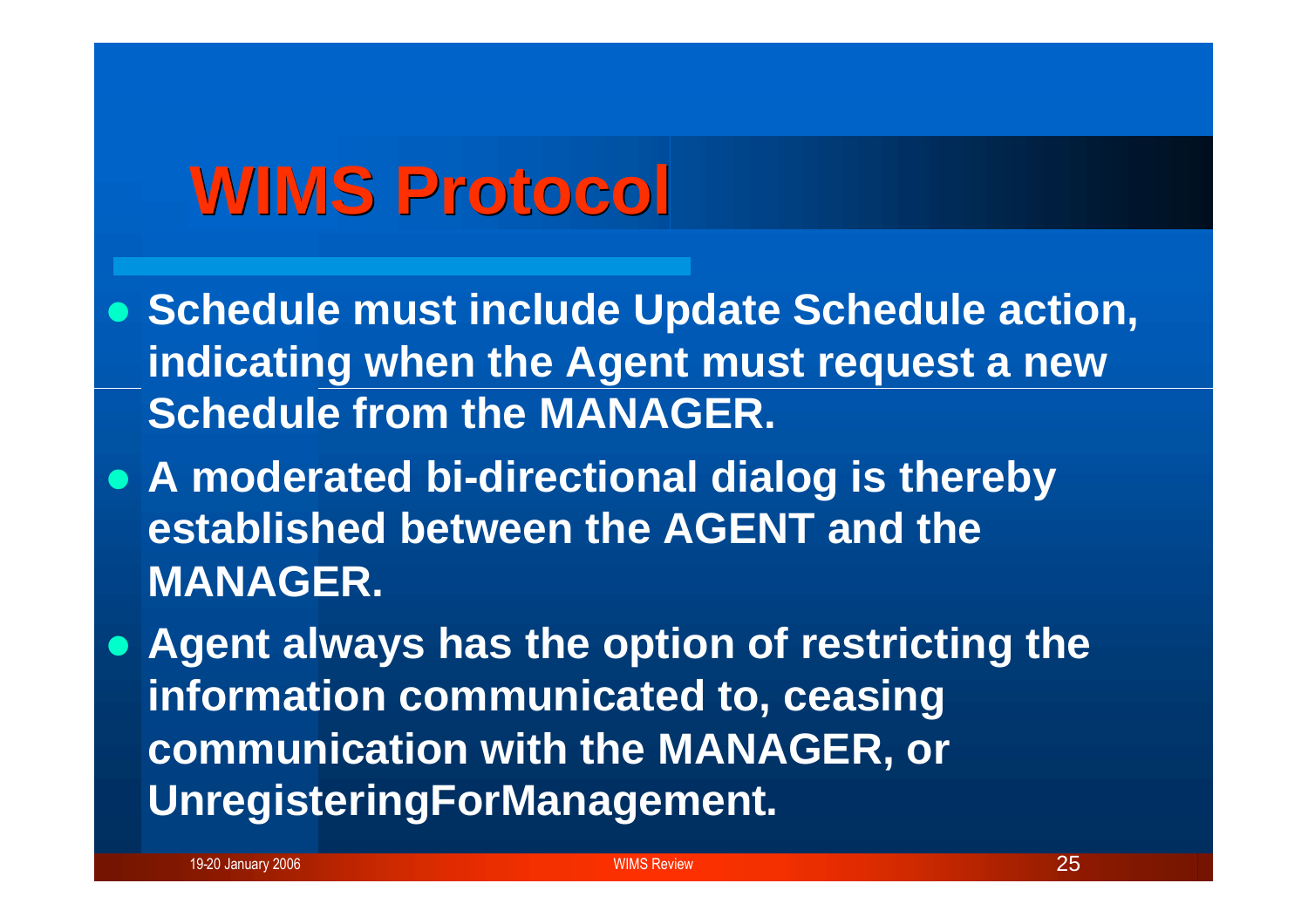### **WIMS Protocol – Management Actions**

 $\bullet$  **In addition to scheduling Monitor actions, WIMS provides for the scheduling of Management Actions** – **Vendor**

- **SetElements**
- **DeleteResources**
- **SetResources**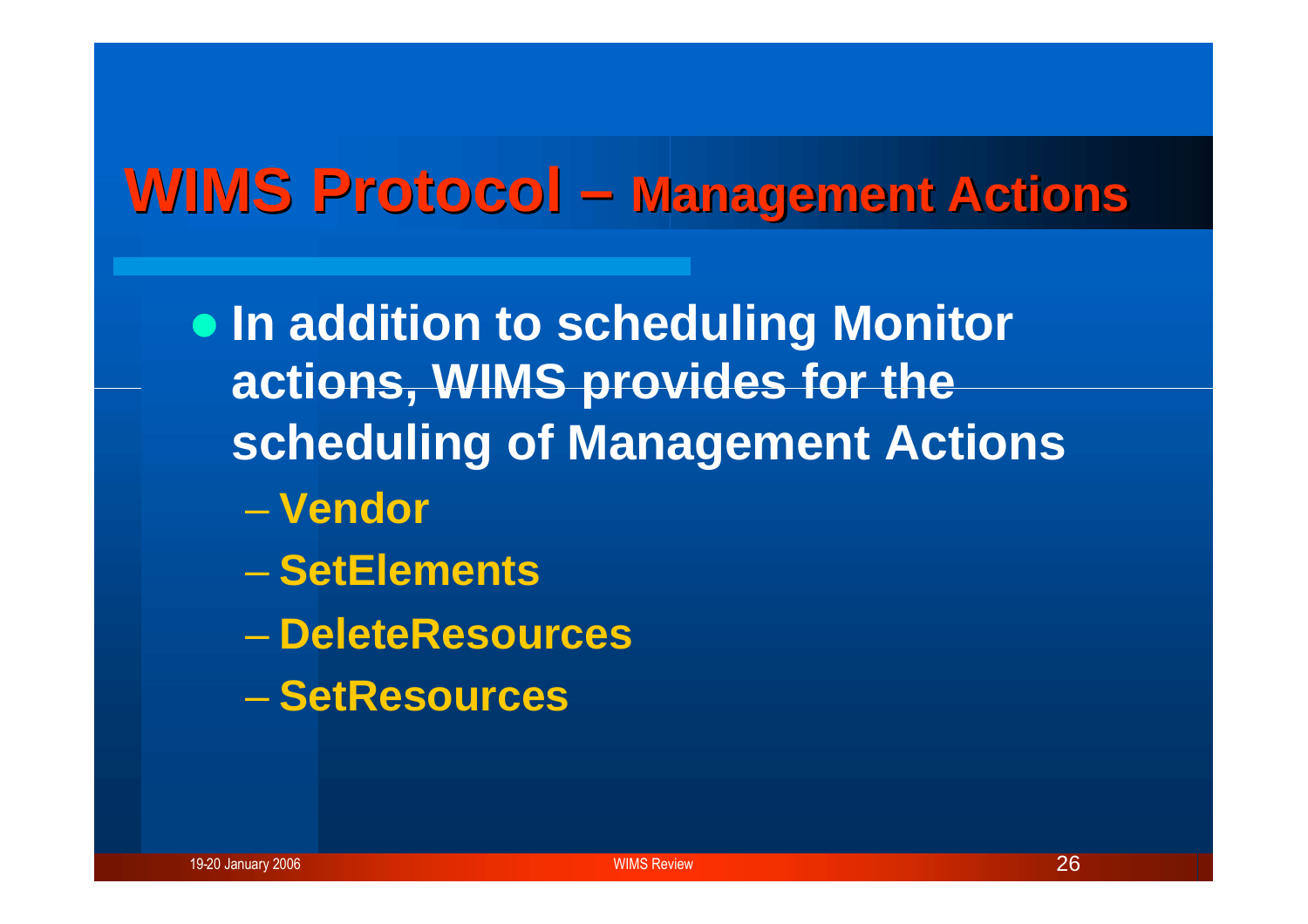### **WIMS Protocol – Administration Actions**

- **WIMS Administration Actions**
	- **Disable**
	- **Enable**
	- **Pause**
	- **Resume**
	- **PurgeJobs**
	- **Restart**
	- **Shutdown**
	- **Startup**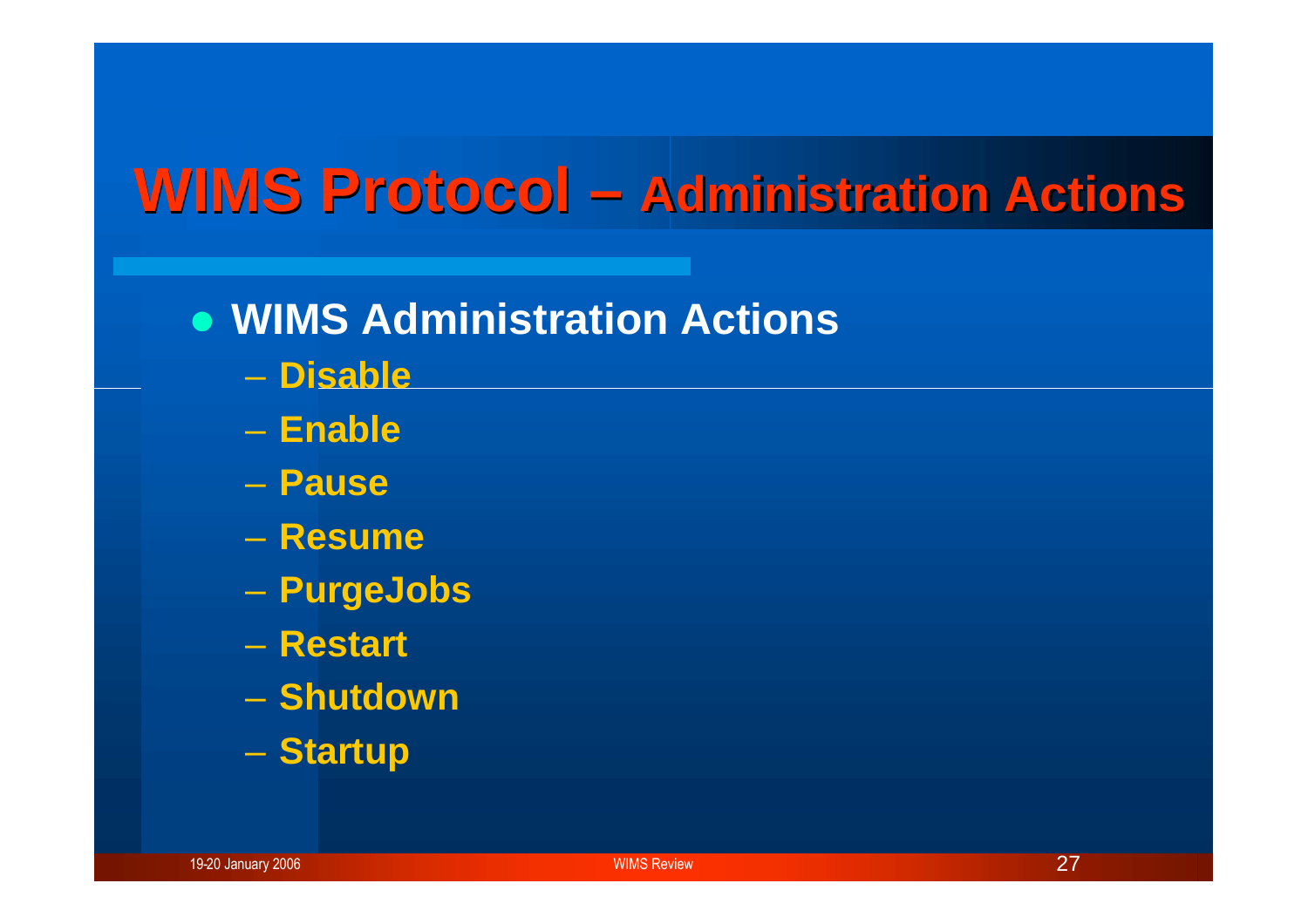## **WIMS Protocol - Considerations**

 **In early implementations, WIMS Agent must be proxy, with one agent handling many managed devices and services. Proxy will communicate with managed entities using SNMP or other existing protocol.**

 **As protocol becomes more widespread, WIMS Agent can be embedded in managed entity. However, for security and ease of administrative control, continued use of WIMS Proxy may be desirable**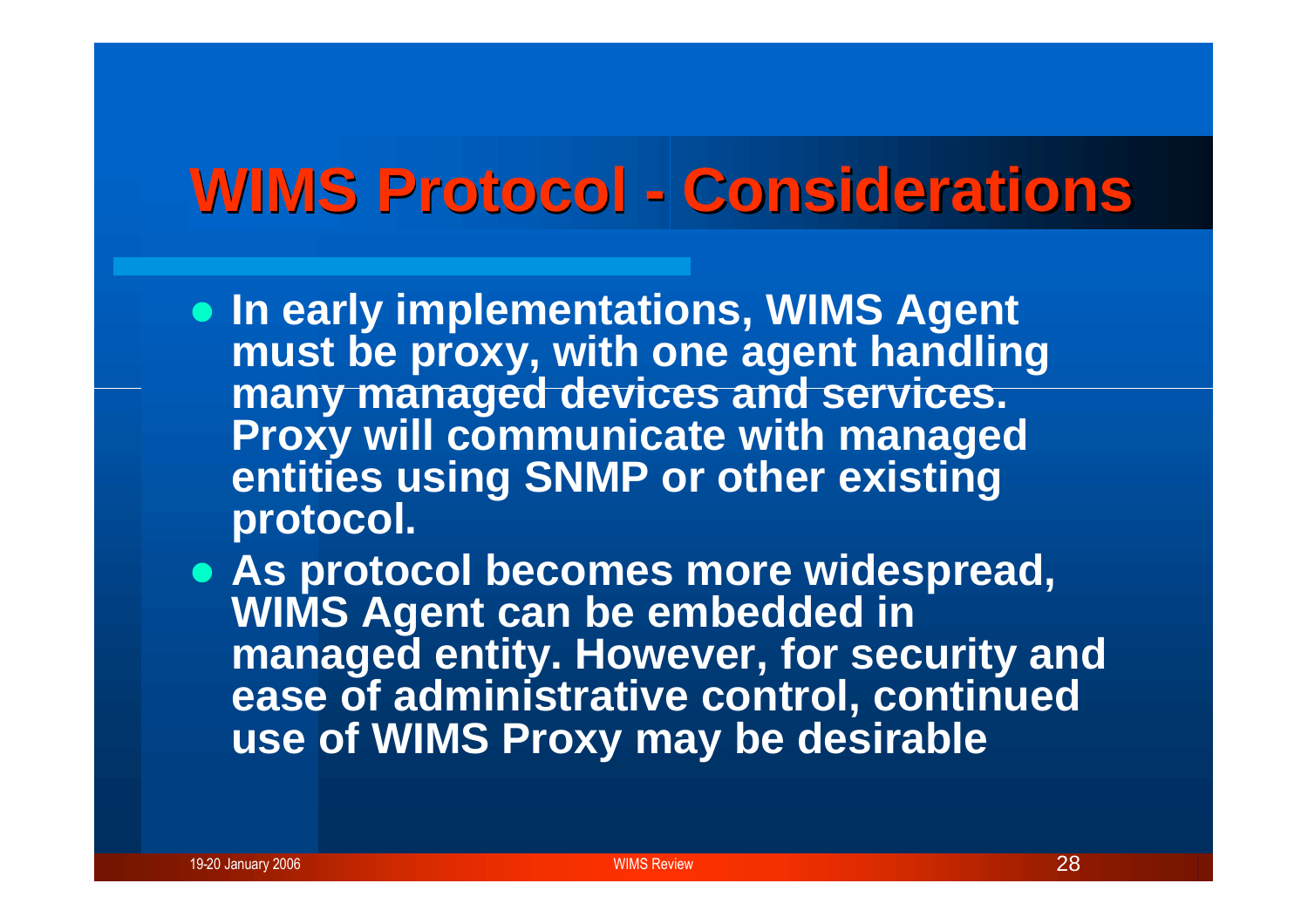### **WG Last Call WIMS Protocol Document Changes**

- **High-level definition of Management Operations and Actions**
- **Bindings Removed**
- **Agents now referenced by enterprisespecific name, asset number etc. as well as URI, to protect security at agent site**
- **New Management Operations** 
	- **BeginManagment & EndManagement**
	- **Allows managment to be initiated by Manager**